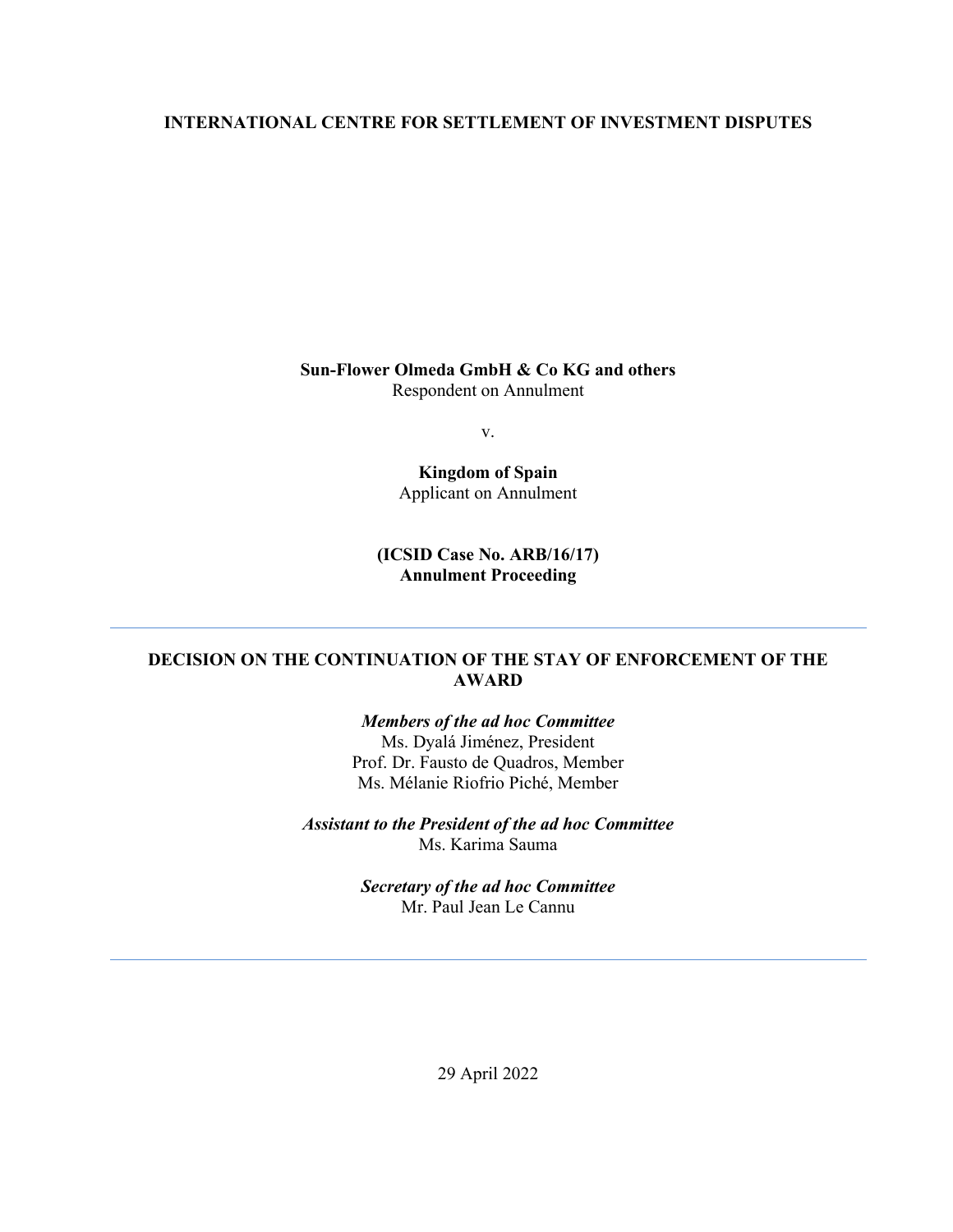# **TABLE OF CONTENTS**

| I.   |           |                                                                              |
|------|-----------|------------------------------------------------------------------------------|
| II.  |           |                                                                              |
|      | A.        |                                                                              |
|      | <b>B.</b> |                                                                              |
|      | C.        |                                                                              |
|      | D.        |                                                                              |
|      | Ε.        |                                                                              |
| III. |           |                                                                              |
|      | A.        |                                                                              |
|      | <b>B.</b> |                                                                              |
|      | C.        |                                                                              |
|      | D.        | The Stay Should Be Lifted If Spain Fails to Comply with the Conditions for a |
|      | Ε.        |                                                                              |
| IV.  |           |                                                                              |
|      | A.        |                                                                              |
|      | <b>B.</b> |                                                                              |
| V.   |           |                                                                              |
| VI.  |           |                                                                              |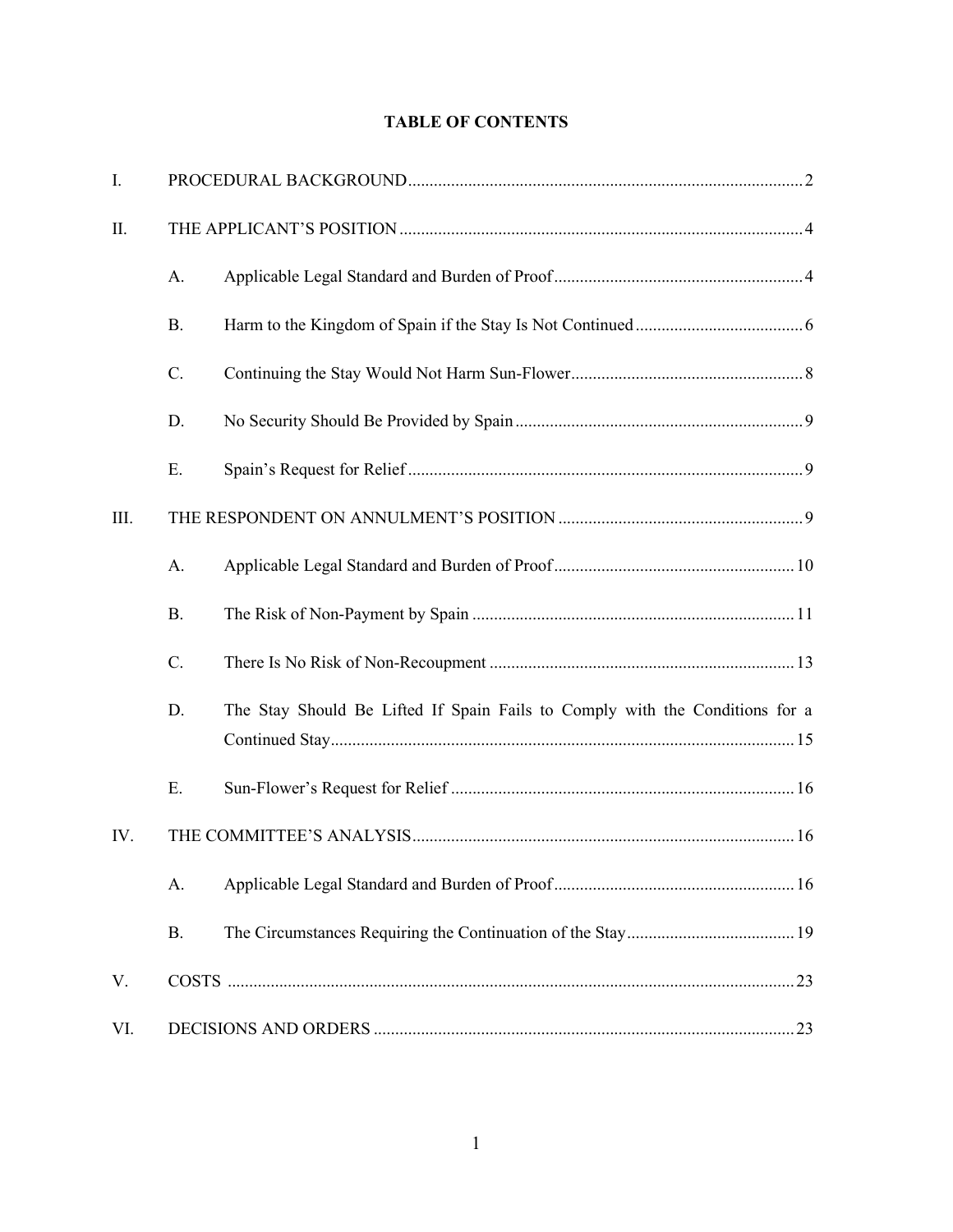# <span id="page-2-0"></span>**I. PROCEDURAL BACKGROUND**

- 1. This Decision addresses the application by the Kingdom of Spain (the "**Applicant**" or "**Spain**") for the continuation of a provisional stay of enforcement of the ICSID award rendered on 22 June 2021 in *Sun-Flower Olmeda GmbH & Co KG and others v. Kingdom of Spain*, ICSID Case No. ARB/16/17 (the "**Award**").
- 2. Sun-Flower Olmeda GmbH & Co KG and others ("**Sun-Flower**" or "**Claimants**") and Spain are collectively referred to as the "**Parties**".
- 3. On 20 October 2021, the Applicant filed its *Application for Annulment of the Award*, together with Annexes 001 to 008 (the "**Application**"). In its Application, Spain requested, *inter alia*, (i) a provisional stay of enforcement of the Award in accordance with ICSID Convention Article 52(5) and ICSID Arbitration Rule 54(2) and (ii) the continuation of the stay of enforcement until the *ad hoc* Committee renders its decision in this annulment proceeding (the "**Stay Request**"). [1](#page-2-1)
- 4. On 25 October 2021, the Secretary General of ICSID registered the Application and informed the Parties of the provisional stay of the award pursuant to ICSID Arbitration Rule 54(2).
- 5. On 13 December 2021, the *ad hoc* Committee was constituted in accordance with ICSID Arbitration Rules 6 and 53. Its members are Ms. Dyalá Jiménez (President), a national of Costa Rica, Prof. Dr. Fausto de Quadros, a national of Portugal, and Ms. Mélanie Riofrio Piché, a national of Canada and Ecuador (the "*ad hoc* **Committee**" or "**Committee**"). On the same date, the Parties were notified that Mr. Paul Jean Le Cannu, Team Leader / Legal Counsel, ICSID, would serve as Secretary of the *ad hoc* Committee.
- 6. By letter dated 17 December 2021, the Committee, *inter alia*, (i) proposed to hold the First Session by videoconference (Zoom) indicating the dates on which it would be available, (ii) invited the Parties to confer and jointly propose a schedule of written submissions to address the Stay Request, and (iii) proposed the appointment of Ms. Karima Sauma as Assistant to the President of the Committee.
- 7. By emails of 21 and 23 January 2022, the Parties confirmed that they consented to the appointment of Ms. Sauma as Assistant to the President under the terms described in the Secretariat's letter of

<span id="page-2-1"></span>Application, ¶¶ 46, 48.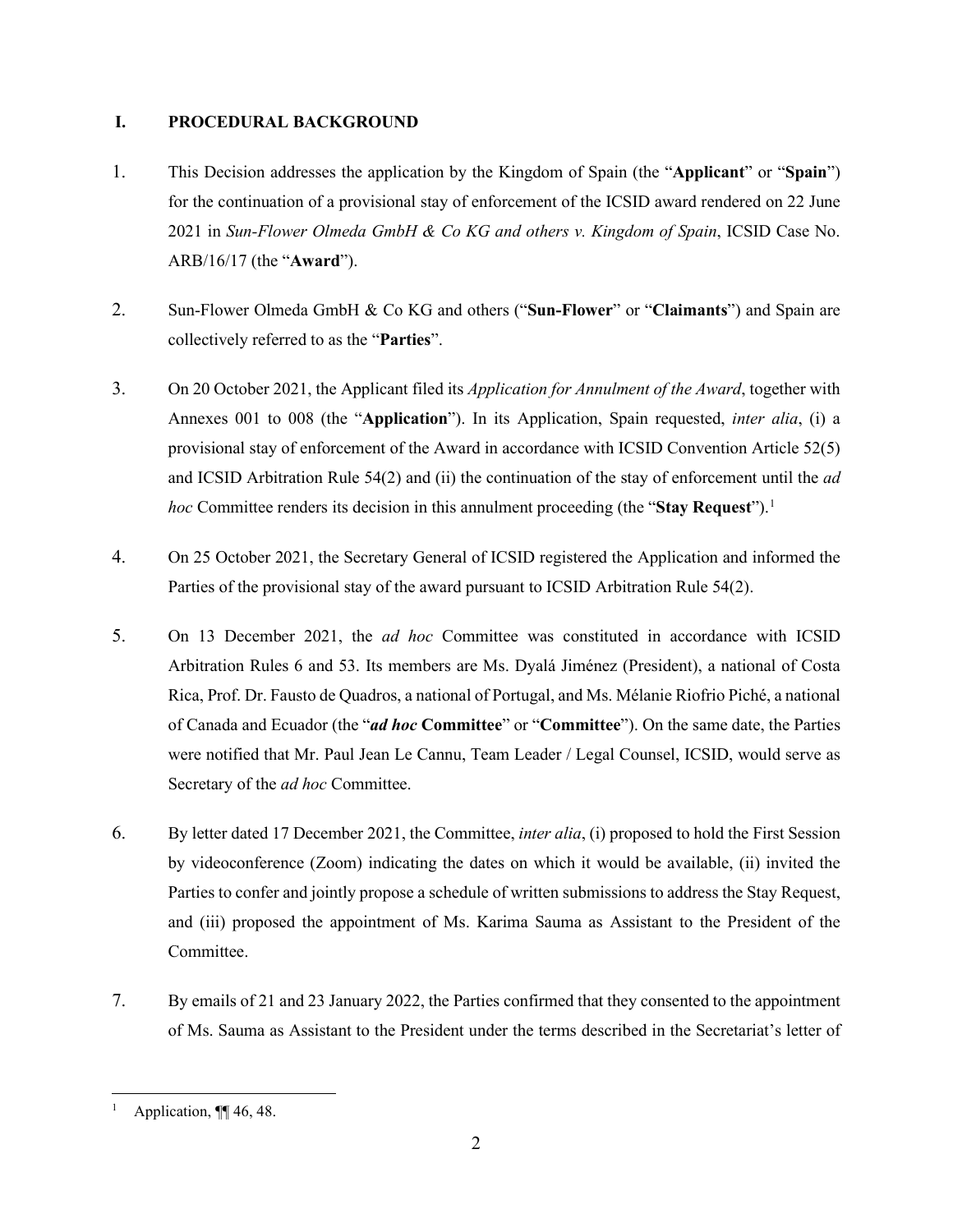17 December 2021. Both Parties also informed the Secretariat of updates to the case distribution list and their availability on the dates proposed for the First Session.

- 8. By email of 23 January 2022, given that the Parties were not available on the same dates among those originally proposed by the Committee, the Committee proposed additional dates beyond the 60-day period provided in ICSID Arbitration Rule 13(1) and invited the Parties to confirm whether they would agree to hold the First Session on these additional dates.
- 9. On 6 January 2022, the Committee provided the Parties with the declaration of Ms. Karima Sauma following her appointment as Assistant to the President of the Committee.
- 10. By emails of 6 and 7 January 2022, the Parties informed the Committee of (i) their agreed schedule of submissions on the Stay Request, (ii) their joint availability on the additional dates proposed for the First Session, and (iii) their agreement that all the submissions on the Stay Request were to be made in English, without prejudice to the procedural language/s that would be established in the appropriate Procedural Order.
- <span id="page-3-0"></span>11. On 7 January 2022, the Committee confirmed that the First Session would be held on 21 February 2022 and circulated a Draft Procedural Order No. 1 ("**Draft PO1**"). The Committee also took note of (i) the Parties' agreement of the language of their submissions on the Stay Request, and (ii) the Parties' proposed procedural calendar on the Stay Request, which it adopted. The Parties did not request a hearing for the Stay Request, and the Committee did not deem one necessary.
- 12. On 4 February 2022, the Applicant filed its *Submission in Support of the Continuation of the Stay of Enforcement of the Award*, together with Annexes 1 and 009 to 020 (the "**Submission**").
- 13. On 8 February 2022, the Parties submitted their joint comments and proposals to the Draft PO1 that reflected their agreements and points of disagreement to be discussed during the First Session, which was held on 21 February 2022.
- 14. On 24 February 2022, the Committee issued Procedural Order No. 1 recording the agreement of the Parties on procedural matters ("**PO1**"). PO1 provides, *inter alia*, that the applicable Arbitration Rules are those in effect from 10 April 2006, that the procedural languages are English and Spanish, and that the place of the proceeding is Paris, France. PO1 also sets out a procedural calendar for the proceeding.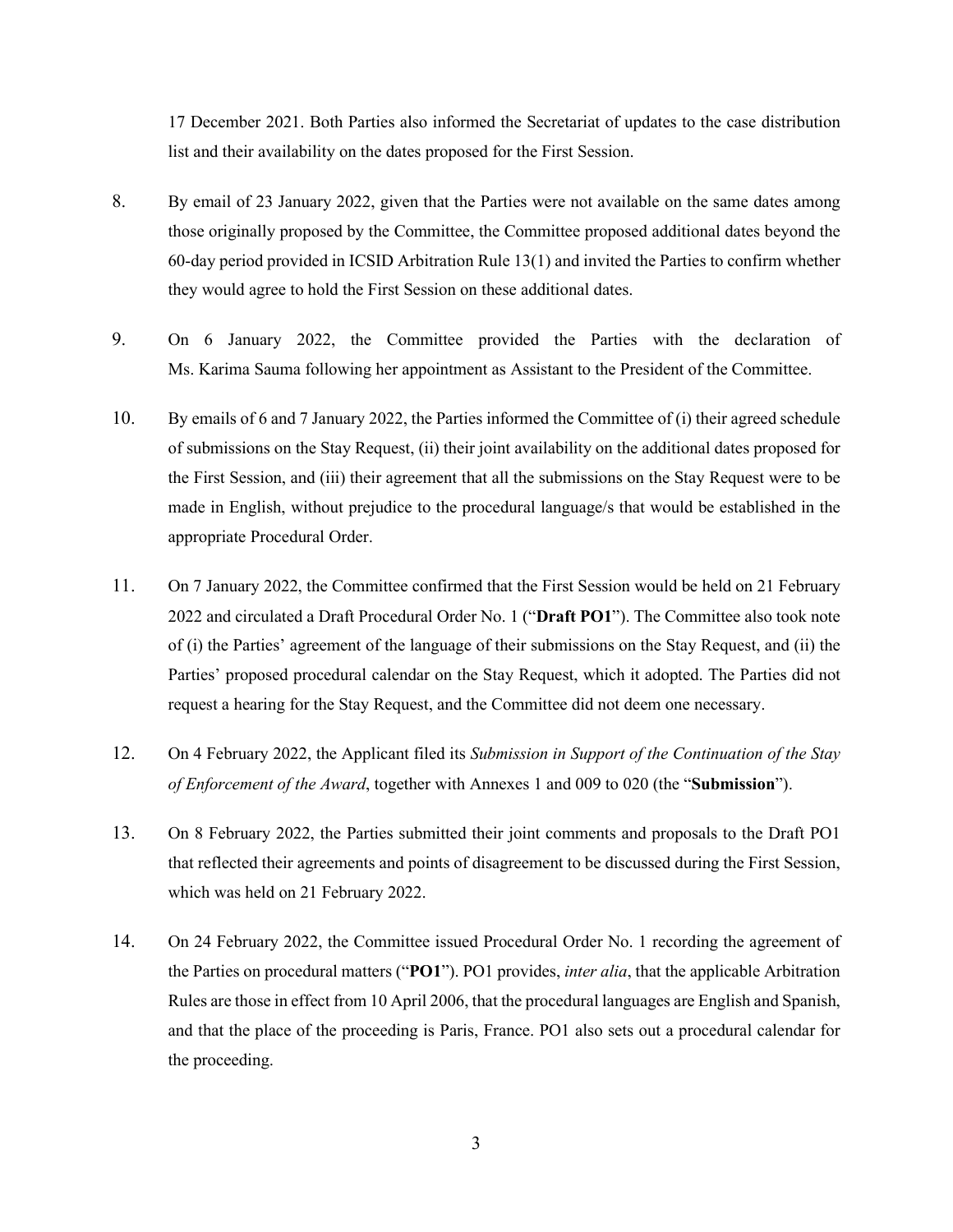15. On 4 March 2022, the Claimants filed their *Response to Spain's Request for the Stay of Enforcement*, together with the Brattle Rebuttal Quantum Report dated 2 February 2018 (submitted in the underlying arbitration as CE-0004), exhibits C-0226 to C-0232 and legal authorities CL-0192 to CL-0219 (the "**Response**"). On 18 March 2022, the Applicant filed its *Reply in Support of the Continuation of the Stay of Enforcement of the Award*, together with new legal authorities RL-0169 through RL-0180, as well as legal authorities RL-0019, RL-0034, RL-0072, RL-109, RL-0116, RL-0123, RL-126, and RL-0155 through RL-0168 (the "**Reply**"). On 1 April 2022, the Claimants filed their *Rejoinder on the Continuation of the Stay of Enforcement of the Award*, together with exhibit C-0234 and legal authorities CL-0231 and CL-0232 (the "**Rejoinder**").

#### <span id="page-4-0"></span>**II. THE APPLICANT'S POSITION**

16. Spain argues that the stay of enforcement of the Award should be continued in this case as (i) its Application for Annulment was made in good faith<sup>[2](#page-4-2)</sup> and (ii) enforcement of the Award would be prejudicial to Spain while it would not cause harm to Sun-Flower in any way.[3](#page-4-3) In addition, Spain argues that an order for security is unnecessary, burdensome, and would place Sun-Flower in a better position than it would be in the absence of a stay of enforcement. [4](#page-4-4) As regards Sun-Flower's proposal of conditioning the stay to an undertaking, Spain made no comment specifically thereon.

# **A. Applicable Legal Standard and Burden of Proof**

- <span id="page-4-1"></span>17. The Applicant indicates that pursuant to Article 52(5) of the ICSID Convention, the Committee may continue the stay of enforcement of the Award "if it considers that the circumstances so require", as also reflected in Rule 54(2) of the ICSID Arbitration Rules. It argues that the prevailing ICSID practice of granting stays of enforcement was recognized by the *ad hoc* committees in *Occidental v. Ecuador* and *Victor Pey Casado v. Chile*. [5](#page-4-5)
- 18. Spain argues that neither the ICSID Convention nor the ICSID Arbitration Rules provides specific guidance on the factors that an *ad hoc* annulment Committee should consider in determining whether to continue a stay of enforcement under Article 52(5) of the ICSID Convention and ICSID

<span id="page-4-3"></span><span id="page-4-2"></span><sup>&</sup>lt;sup>2</sup> Submission,  $\P$  11.

Submission, ¶ 13, 27.

<span id="page-4-4"></span>Submission, ¶ 36.

<span id="page-4-5"></span><sup>5</sup> Submission, ¶¶ 7-8; **Annex-09 / RL-0158**, *Occidental Petroleum Corporation and Occidental Exploration and Production Company v. Republic of Ecuador*, ICSID Case No. ARB/06/11, Decision on the Stay of Enforcement of the Award, 30 September 2013, ¶ 50; **Annex-10 / RL-0159**, *Víctor Pey Casado and Presidente Allende Foundation v. Republic of Chile*, ICSID Case No. ARB/98/2, Decision on the Republic of Chile's Application for a Stay of Enforcement of the Award, 5 May 2010, ¶ 25.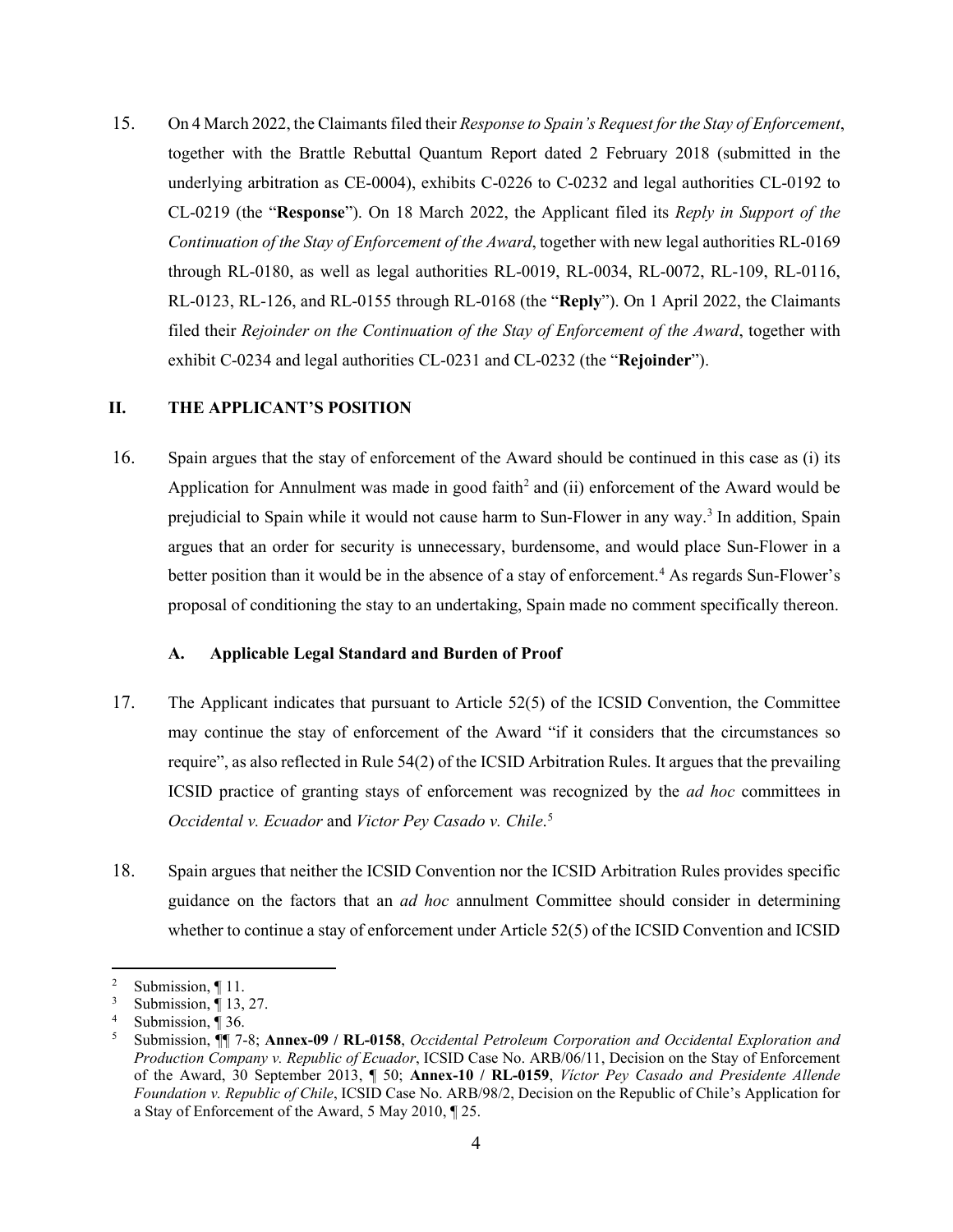Arbitration Rule 54(2).<sup>[6](#page-5-0)</sup> Spain alleges that ICSID *ad hoc* annulment committees have commonly considered a number of circumstances in determining whether to stay enforcement, including: (a) whether the annulment application is dilatory or frivolous; (b) the adverse consequences that may be caused to either party by the granting or denial of a stay of enforcement; (c) the risk of nonrecoupment of the award if it is paid and subsequently annulled; and (d) the risk that the award may not be honored if the annulment application is unsuccessful.<sup>[7](#page-5-1)</sup> Spain argues that it is the Committee's task to exercise its discretionary power to evaluate all relevant circumstances in determining whether a stay of enforcement is to be continued.<sup>[8](#page-5-2)</sup>

- 19. Further, the Applicant maintains that Sun-Flower attempts to mislead the Committee when it adds the words "compelling" and "exceptional" to the circumstances it needs to consider in deciding on the Stay Request.<sup>[9](#page-5-3)</sup> Spain argues that Sun-Flower relies on a minority of decisions that have denied stays, but that this small group cannot be relied upon to support the argument that stays can only be granted under "exceptional" circumstances.<sup>[10](#page-5-4)</sup> Additionally, Spain contends that the only case that actually used the expression "exceptional circumstances", *Border Timbers v. Zimbabwe*, was referring to the burden on the party opposing the stay, in that the opposing party need not show "that there are 'exceptional circumstances' that require the lifting of the stay."[11](#page-5-5)
- 20. Spain submits that another applicable international convention, the Treaty on the Functioning of the EU ("TFEU"), forbids the payment of the Award until the European Commission authorizes such payment.<sup>[12](#page-5-6)</sup> In addition, regarding other sources of International Law, Spain maintains that international custom and the general principles of law also recommend maintaining the stay, since the rule under international custom is to "respect the sovereigns and to try to avoid international conflicts".[13](#page-5-7)

<span id="page-5-0"></span> $\frac{6}{7}$  Reply,  $\boxed{19}$ .

<span id="page-5-1"></span> $\frac{7}{8}$  Reply,  $\boxed{20}$ .

<span id="page-5-2"></span>Reply,  $\P$  38.

<span id="page-5-3"></span>Reply,  $\P$  21.

<span id="page-5-4"></span> $^{10}$  Reply,  $\P$  25.

<span id="page-5-5"></span><sup>11</sup> Reply, ¶ 30; **RL-0172**, *Border Timbers Limited and others v. Republic of Zimbabwe,* ICSID Case No. ARB/10/25, Decision on Stay of Enforcement of the Award, 24 April 2017, ¶ 80.<br><sup>12</sup> Reply, ¶ 33.<br><sup>13</sup> Reply ¶ 34.

<span id="page-5-7"></span><span id="page-5-6"></span>

Reply,  $\P$  34.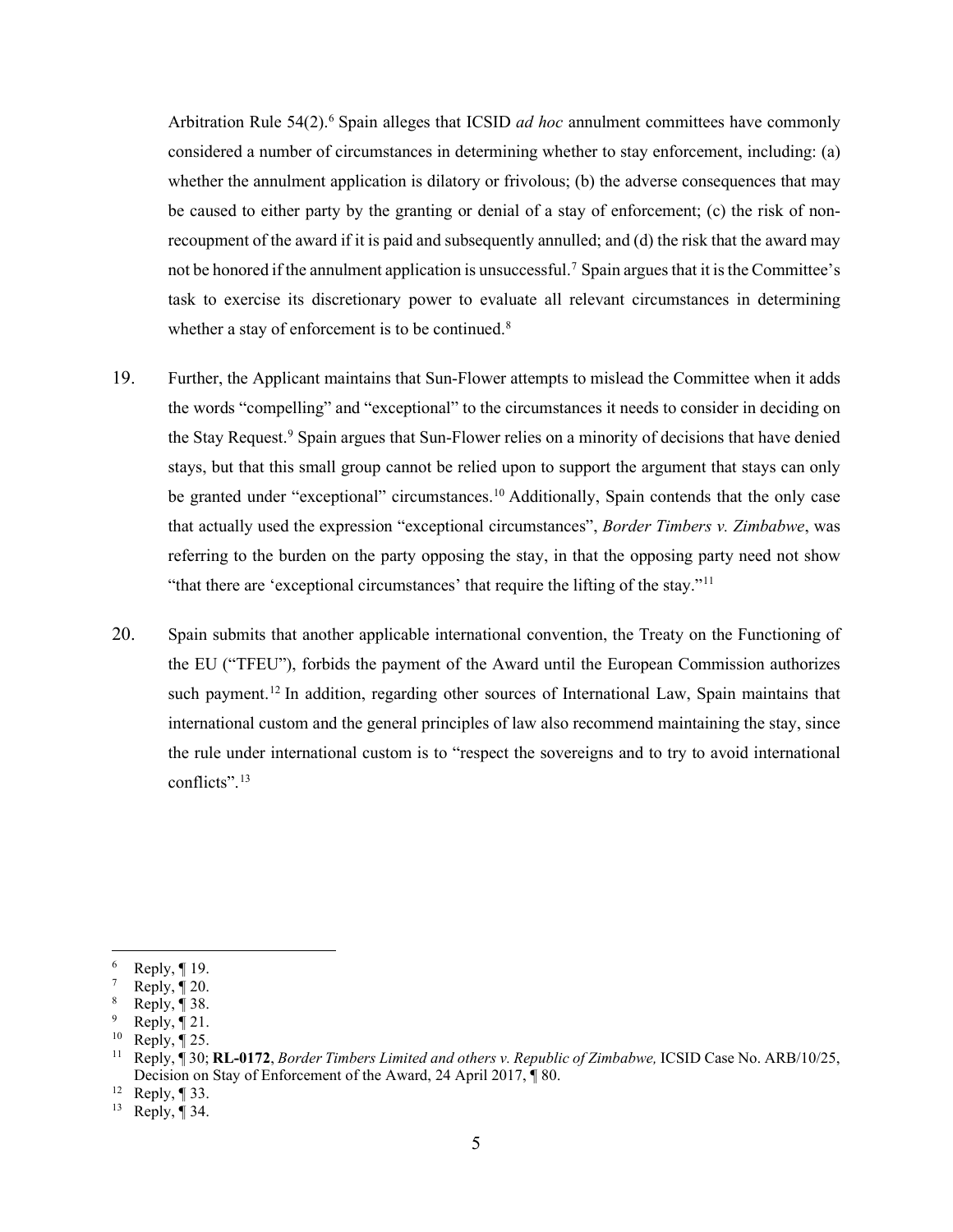- 21. As for the burden of proof, Spain contends that, whereas Spain's burden of proof has been met<sup>[14](#page-6-1)</sup>, Sun-Flower must provide evidence that justifies lifting the stay, "such as whether it would suffer any prejudice by the stay".<sup>[15](#page-6-2)</sup>
- 22. The Applicant contends that *ad hoc* annulment committees have found that a request for continuation of a stay should be granted unless it is obvious that the application is "without any basis under the Convention" and is "dilatory" in nature, as stated by the *ad hoc* committee in *MTD v. Chile*. [16](#page-6-3)
- 23. Spain argues that the Annulment Application in this case is based on serious grounds, was made in good faith, and is not dilatory<sup>17</sup> because, in its view, the Arbitral Tribunal exceeded its powers in the Award and failed to apply the proper law. Subsidiarily, the Applicant deems that the Arbitral Tribunal failed to apply EU Law correctly.<sup>[18](#page-6-5)</sup>
- 24. Additionally, Spain submits that good faith is presumed whereas bad faith must be proved, and Sun-Flower has provided no evidence of Spain's supposed bad faith.<sup>[19](#page-6-6)</sup>

## **B. Harm to the Kingdom of Spain if the Stay Is Not Continued**

<span id="page-6-0"></span>25. The Applicant argues that a key factor that may be considered by an *ad hoc* committee when deciding on a request for the continuation of the stay of enforcement is the harm that the decision could entail for each party.<sup>[20](#page-6-7)</sup> Spain submits that if the stay is not continued and Spain is forced to pay the amounts ordered in the Award, it would face the risk of non-recoupment in the event the Award is annulled.<sup>[21](#page-6-8)</sup> Spain claims that after the investment was made a number of facts have occurred surrounding Claimants that could make difficult the recovery of any amounts paid.<sup>[22](#page-6-9)</sup> Spain contends that as soon as the awarded amounts are received by the Claimants they will likely be transferred outside the control of the Claimants' companies.<sup>[23](#page-6-10)</sup>

<span id="page-6-1"></span><sup>14</sup> Reply, ¶¶ 37 and 42.

<span id="page-6-2"></span><sup>&</sup>lt;sup>15</sup> Reply,  $\P$  39.

<span id="page-6-3"></span><sup>16</sup> Submission, ¶ 9; **Annex-12 / RL-0161**, *MTD Equity Sdn Bhd. & MTD Chile S.A. v. Republic of Chile,* ICSID Case No. ARB/01/7, Decision on the Respondent's Request for a Continued Stay of Execution, 1 June 2005 ¶ 28.

<span id="page-6-4"></span><sup>&</sup>lt;sup>17</sup> Submission, ¶ 11.

<span id="page-6-5"></span><sup>&</sup>lt;sup>18</sup> Submission,  $\P$  12.<br><sup>19</sup> Reply  $\P$  46

<span id="page-6-6"></span>Reply,  $\P$  46.

<span id="page-6-7"></span><sup>&</sup>lt;sup>20</sup> Submission,  $\P$  13.<br><sup>21</sup> Submission  $\P$  15

<span id="page-6-8"></span>Submission, ¶ 15.

<span id="page-6-9"></span><sup>&</sup>lt;sup>22</sup> Submission,  $\P$  18-23.<br><sup>23</sup> Reply  $\P$  50

<span id="page-6-10"></span>Reply,  $\P$  50.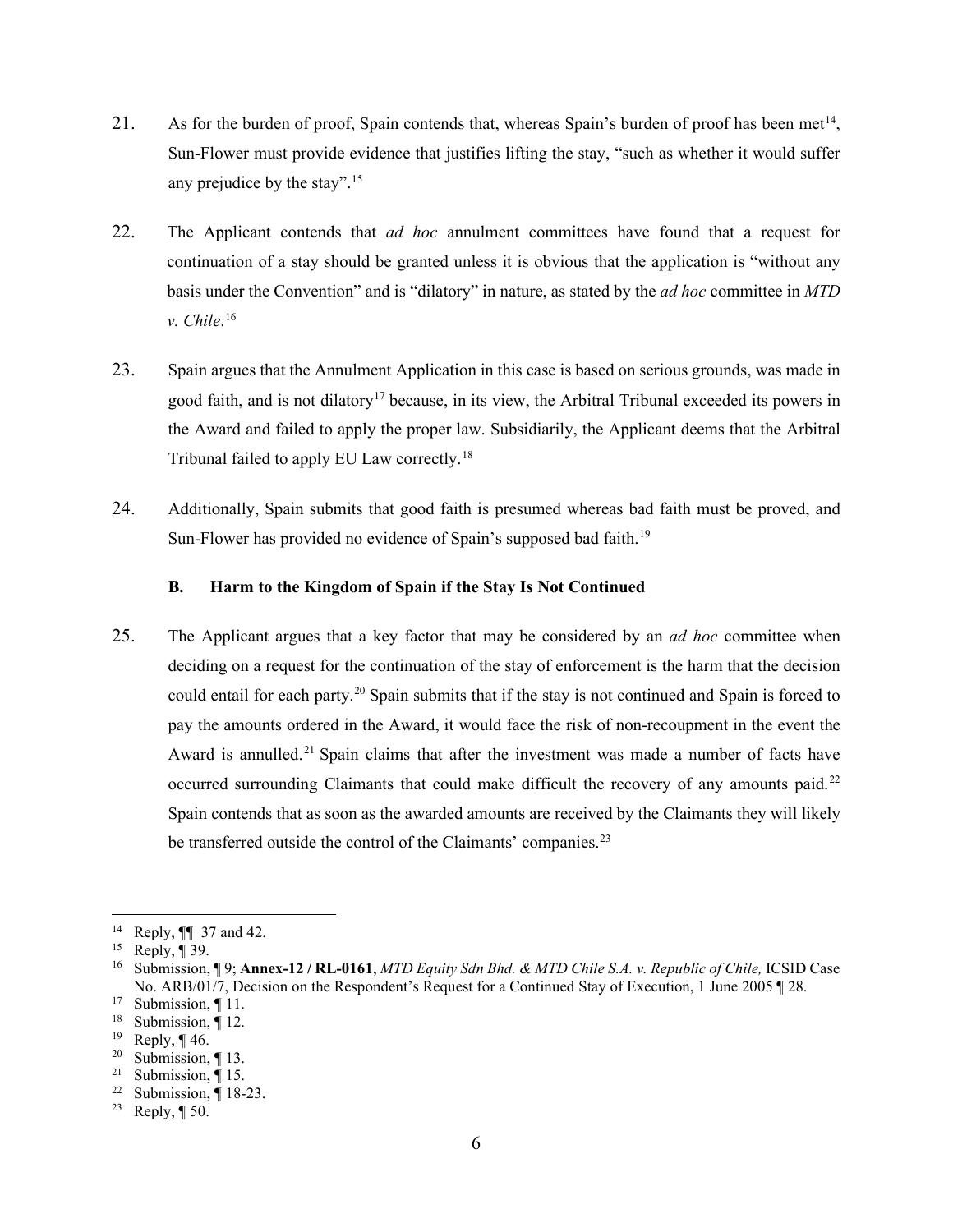- 26. Spain mentions that, while Claimants argue that Sunflower Sustainable Investments Ltd. ("**Sunflower SIT**") and Shikun & Binui Renewable Energy Ltd ("**SBRE**") retain the legal right to enforce the Award amounts owed to Gilatz Spain and that they would have no difficulties returning any amounts on behalf of Gilatz Spain, this is unsupported.<sup>[24](#page-7-0)</sup>
- 27. Spain maintains that its right to seek annulment and a stay of enforcement under the ICSID Convention is not subordinate to Sun-Flower's right to obtain enforcement. Paying the Award and having to initiate proceedings to recover said amount subsequently is an unnecessary and costly burden. $25$
- 28. Spain posits further that if Sun-Flower were able to seek enforcement of the Award in its current form and the European Commission ("**EC**") later were to determine that the Award is incompatible State Aid, this could require Spain to commence recovery proceedings against Sun-Flower.<sup>[26](#page-7-2)</sup> In this scenario, Spain submits that if it fails to recover the amounts paid to Sun-Flower, "it could be liable for monetary penalties".<sup>[27](#page-7-3)</sup> Alternatively, an adverse determination by the EC concerning the Award could cause proceedings to be commenced by Sun-Flower seeking to overturn said determination.<sup>[28](#page-7-4)</sup>
- 29. Spain also contends that a stay is warranted due to the different proceedings that would be required depending on the result of the annulment proceeding. If the Award is annulled in full, no valuation by the EC would be necessary, and if it is annulled in part, only the non-annulled parts of the Award would need to be assessed by the EC. [29](#page-7-5)
- 30. Additionally, Spain maintains that it is obliged to obtain clearance from the EC to pay the Award because it constitutes notifiable State Aid under Article 108(3) of the TFEU.<sup>[30](#page-7-6)</sup> Spain argues that the EC has already determined that payment of the Award is notifiable State Aid when it issued a decision on 10 November 2017 regarding Spain's regulatory scheme supporting renewable

<span id="page-7-1"></span><sup>25</sup> Reply,  $\P$  56.

<span id="page-7-0"></span><sup>&</sup>lt;sup>24</sup> Reply,  $\P$  51.

<span id="page-7-2"></span><sup>&</sup>lt;sup>26</sup> Reply,  $\P$  67.

<span id="page-7-3"></span><sup>&</sup>lt;sup>27</sup> Reply,  $\P$  89.

<span id="page-7-5"></span><span id="page-7-4"></span><sup>&</sup>lt;sup>28</sup> Reply,  $\P$  68.

<sup>&</sup>lt;sup>29</sup> Reply,  $\P$  70.

<span id="page-7-6"></span> $30$  Reply, ¶ 75.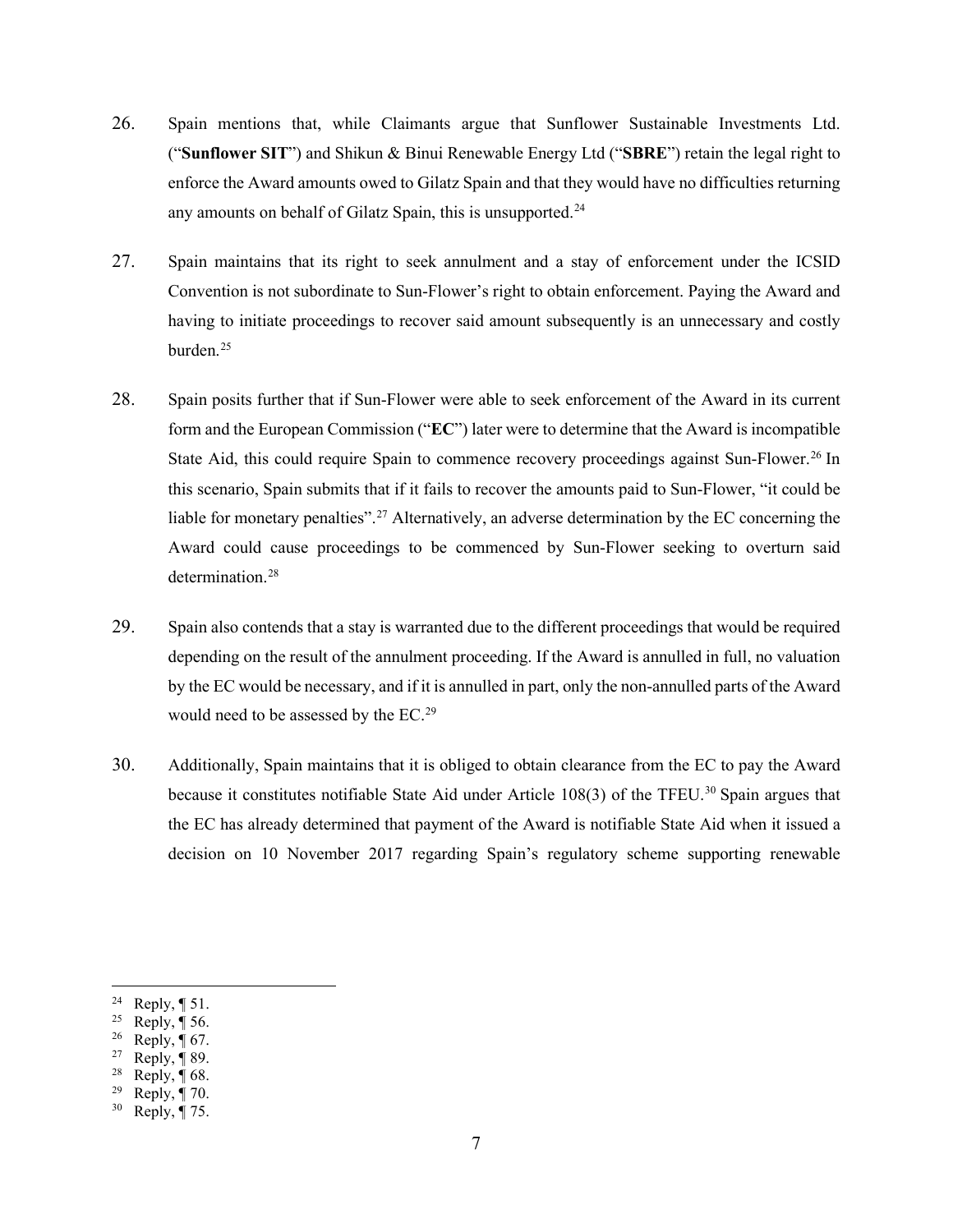measures, which included the disputed measures in this Arbitration,<sup>[31](#page-8-1)</sup> and specifically requested that it be notified if and when payment of the Award would be required.<sup>[32](#page-8-2)</sup>

#### **C. Continuing the Stay Would Not Harm Sun-Flower**

- <span id="page-8-0"></span>31. The Applicant argues that Sun-Flower would not be harmed in any way if the *ad hoc* Committee decides to continue the provisional stay of enforcement of the Award since if the Annulment Application is denied, any delay in payment of the Award would be remedied by the interest granted by the Arbitral Tribunal in the Award.<sup>[33](#page-8-3)</sup> According to the Applicant, this is a factor that has been taken into account by other *ad hoc* committees, such as *Azurix v. Argentina*. [34](#page-8-4)
- 32. Spain also alleges that in deciding whether to continue a stay of enforcement, committees may consider the risk of noncompliance with the award if it is not annulled, and even when such a risk exists, committees have found that it is not conclusive and stays of enforcement have been granted even in said circumstances.<sup>[35](#page-8-5)</sup> Additionally, Spain argues that the fact that Claimants' cost of capital is higher than the post-award interest ordered by the Tribunal in the original Award is irrelevant.<sup>[36](#page-8-6)</sup>
- 33. Spain submits that there is no danger that it will not have the financial resources to pay the Award since it is the fifth-largest economy in the European Union and is ranked 13th among all countries in the world in terms of GDP.<sup>[37](#page-8-7)</sup> Spain also argues that it does not have a history of noncompliance.[38](#page-8-8)
- 34. The Applicant alleges that the best proof that it intends to abide by its international obligations is the fact that it has already initiated the process to notify the Award to the EC for its State Aid assessment, thereby taking the steps towards payment.<sup>[39](#page-8-9)</sup>

<span id="page-8-1"></span> $31$  Reply, ¶ 81.

<span id="page-8-2"></span><sup>&</sup>lt;sup>32</sup> Reply, ¶ 82. Spain also submits that Article 30 of the Vienna Convention of the Law of Treaties ("VCLT") supports its position. Reply, ¶ 95-99; **RL-0034 / CL-0005**, Vienna Convention on the Law of Treaties, 23 May 1969, Article 30.

<span id="page-8-3"></span><sup>33</sup> Submission, ¶¶ 27-28.

<span id="page-8-4"></span><sup>34</sup> Submission, ¶ 28; **Annex-11 / RL-0160**, *Azurix Corp. v. Argentine Republic*, ICSID Case No. ARB/01/12, Decision on the Argentine Republic's Request for a Continued Stay of Enforcement of the Award, 28 December 2007, ¶ 40.

<span id="page-8-5"></span> $35$  Submission, 1 31.

<span id="page-8-6"></span> $rac{36}{37}$  Reply, [59.]

<span id="page-8-7"></span>Submission, ¶ 32.

<span id="page-8-8"></span><sup>&</sup>lt;sup>38</sup> Submission,  $\sqrt{ }$  33; Reply,  $\sqrt{ }$  63, 64.<br><sup>39</sup> Submission.  $\sqrt{ }$  35. Spain asserts that

<span id="page-8-9"></span><sup>39</sup> Submission, ¶ 35. Spain asserts that per Articles 107 and 108 of the TFEU, the EU Regulation and the EC Decision, before paying the Award, Spain must notify the European Commission and obtain clearance from the European Commission. Reply ¶83.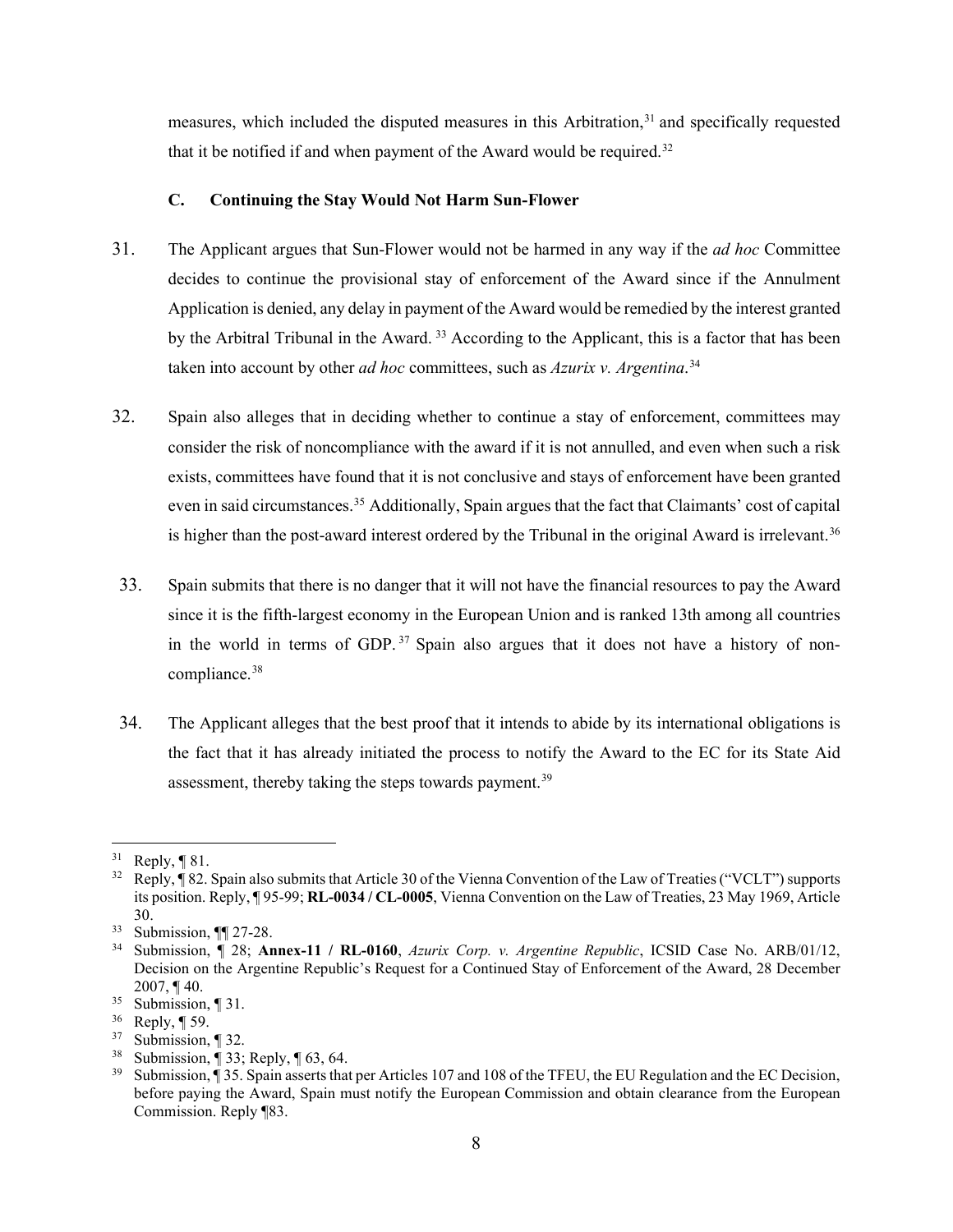#### **D. No Security Should Be Provided by Spain**

- <span id="page-9-0"></span>35. Spain submits that no guarantee should be required as a condition for continuing the stay of enforcement, alleging that *ad hoc* committees have recognized that this would place the award creditor in a better position than it would have been if an annulment proceeding had not even been commenced. In order to impose such a guarantee the Committee should require proving that the award creditor would suffer prejudice if the stay were continued.<sup>[40](#page-9-3)</sup> Spain considers that Sun-Flower has failed to meet this burden, and that the same factors that support the granting of a stay warrant granting the stay unconditionally. [41](#page-9-4)
- 36. The Applicant further contends that the commission that a bank would charge to provide a guarantee of this kind would be likely considerable, and that this would amount to imposing a cost or a fine, which is not foreseen in the ICSID Convention.[42](#page-9-5) Spain cites the *ad hoc* committees in *Azurix v. Argentina* and *Tenaris v. Venezuela* to support this position.<sup>[43](#page-9-6)</sup>
- 37. Finally, Spain argues that it would make no sense to issue a security for the preservation of an economic value which might be annulled in its entirety pursuant to the annulment proceedings, as was the case of the *Eiser* award against Spain.[44](#page-9-7)

#### **E. Spain's Request for Relief**

<span id="page-9-1"></span>38. Spain requests that "the stay of enforcement of the Award […] be continued and maintained in effect, without security or other conditions, until the decision on the Annulment Application is rendered by the *ad hoc* Committee in these annulment proceedings."[45](#page-9-8)

# <span id="page-9-2"></span>**III. THE RESPONDENT ON ANNULMENT'S POSITION**

39. Sun-Flower argues that the ICSID Convention contains the strong presumption that awards are immediately enforceable, and therefore Spain must offer compelling reasons to overcome this

<span id="page-9-3"></span> $40$  Submission, ¶ 36.

<span id="page-9-4"></span><sup>41</sup> Reply, ¶ 108.

<span id="page-9-5"></span> $42$  Reply,  $\P$  109.

<span id="page-9-6"></span><sup>43</sup> Reply, ¶ 110-111; **Annex-11 / RL-0160,** *Azurix Corp. v. Argentine Republic*, ICSID Case No. ARB/01/12, Decision on the Argentine Republic's Request for a Continued Stay of Enforcement of the Award, 28 December 2007, ¶¶ 22, 25, 37 and 40; **RL-0178,** *Tenaris S.A. and Talta - Trading e Marketing Sociedade Unipessoal Lda*. *v. Bolivarian Republic of Venezuela*, ICSID Case No. ARB/12/23, Decision on Venezuela's Request for the Continued Stay of Enforcement of the Award, 23 February 2018, ¶ 131.<br><sup>44</sup> Reply, ¶ 112.

<span id="page-9-7"></span>

<span id="page-9-8"></span><sup>45</sup> Submission, ¶ 37; Reply, ¶ 117.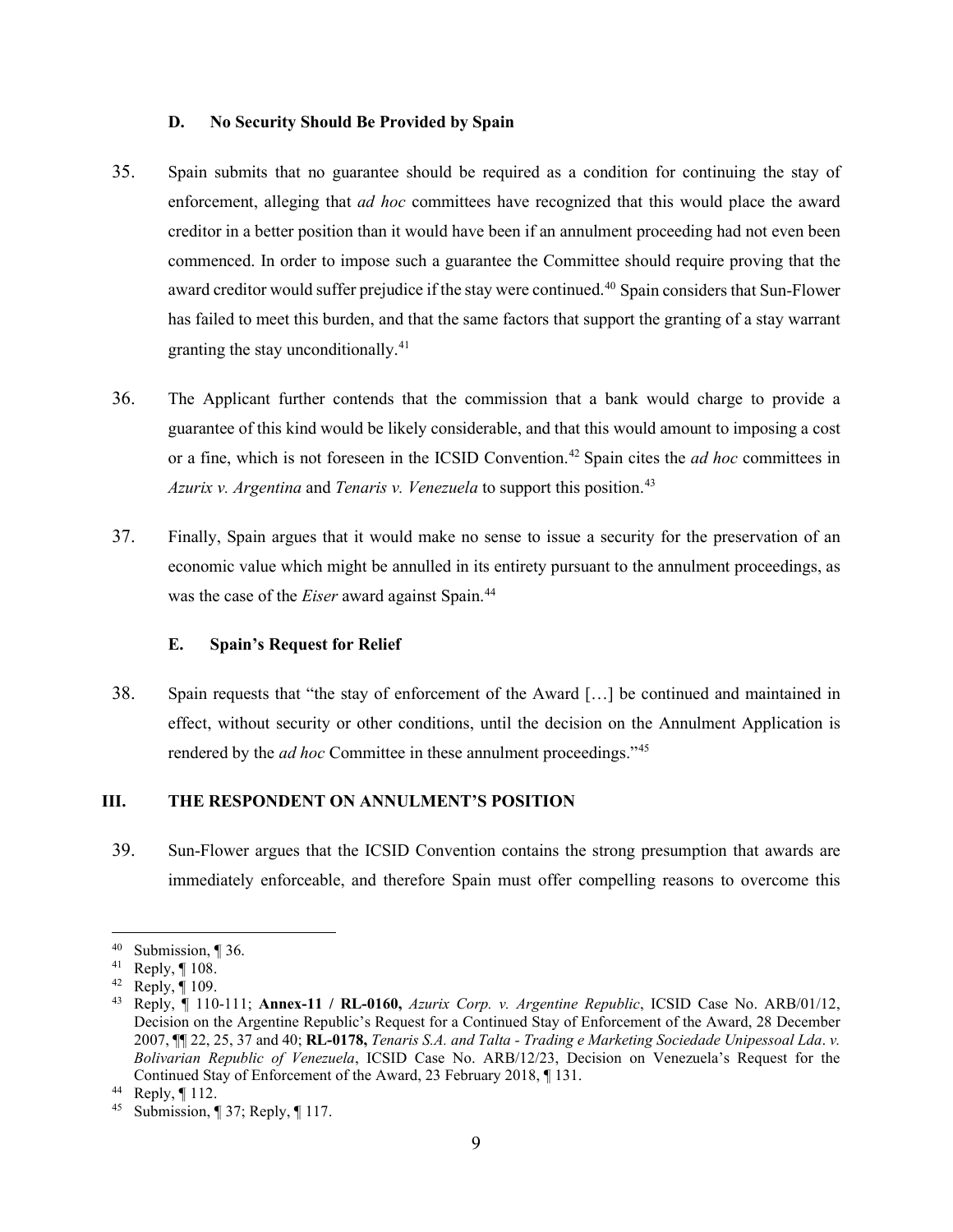presumption.[46](#page-10-1) Claimants posit that they "will consent to an extension of the stay on condition that Spain posts adequate security or an unconditional undertaking to pay the Award promptly and in full should the Committee reject the annulment application. Should Spain be unwilling to provide security or clear assurance of payment, the stay should be lifted."<sup>[47](#page-10-2)</sup>

#### **A. Applicable Legal Standard and Burden of Proof**

- <span id="page-10-0"></span>40. Claimants contend that three key legal principles apply to the present inquiry: (i) ICSID awards are immediately enforceable, and the award beneficiary's right to compel payment can only be suspended in exceptional circumstances; (ii) Spain bears the burden of establishing those exceptional circumstances; and (iii) ICSID annulment committees enjoy broad discretion in determining whether to lift or condition the stay of enforcement.<sup>[48](#page-10-3)</sup>
- 41. Claimants submit that according to Article 52, a stay is to be continued only where "the circumstances so require", and those circumstances must be "exceptional" and the award debtor must prove them. According to Sun-Flower, "Article 52(5) of the ICSID Convention makes clear the discretionary and exceptional nature of a stay." $49$  This is also supported by Article 31(1) of the VCLT, which prescribes that it should be interpreted in good faith "in accordance with the ordinary meaning to be given to the terms of the treaty in their context and in the light of its object and purpose."[50](#page-10-5)
- 42. Further, Claimants argue that a stay of enforcement beyond the provisional period under Article 52 is far from automatic, citing from the decisions by the *ad hoc* committees in *Ioannis Kardassopoulos and Ron Fuchs v. Georgia*[51](#page-10-6), *Antin Infrastructure Services Luxembourg Sàrl v.*

<span id="page-10-1"></span><sup>&</sup>lt;sup>46</sup> Response,  $\P$  2.

<span id="page-10-2"></span><sup>&</sup>lt;sup>47</sup> Response,  $\P$  3.

<span id="page-10-3"></span><sup>48</sup> Response, ¶ 8.

<span id="page-10-4"></span> $49$  Response, ¶ 10.

<span id="page-10-5"></span><sup>&</sup>lt;sup>50</sup> Rejoinder,  $\sqrt{6}$ ; **RL-0034** / **CL-0005**, Vienna Convention on the Law of Treaties, 23 May 1969, Article 31(1).<br><sup>51</sup> Response,  $\sqrt{11}$ ; **RL-0170** / **CL-0196**, *Ioannis Kardassopoulos and Ron Fuchs v. Georgia*, ICSI

<span id="page-10-6"></span>ARB/05/18 and ARB/07/15, Decision of the *ad hoc* Committee on the Stay of Enforcement of the Award, 12 November 2010, ¶ 26.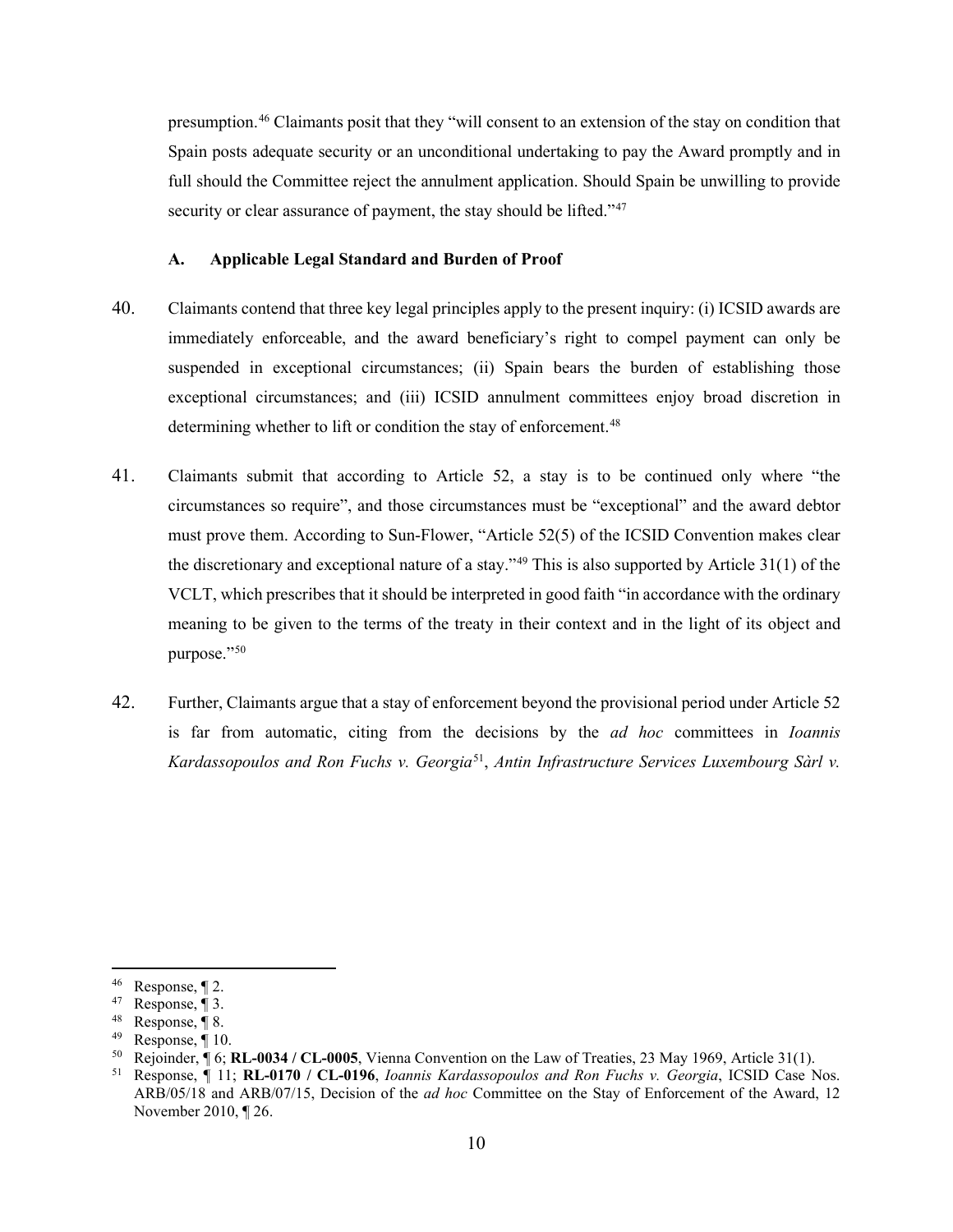*Spain*[52](#page-11-1), and *InfraRed Environmental Infrastructure GP Limited and others v. Spain[53](#page-11-2)*, among others.

- 43. The Claimants argue that Spain ignores the distinction between conditional and unconditional stays of enforcement: "Unconditional stays of enforcement have always been unusual in ICSID annulment cases. And since 2017, stay requests have either been rejected or granted only with conditions 69% of the time. Before that, stays were either lifted or granted conditionally 65% of the time."<sup>[54](#page-11-3)</sup>
- 44. The Claimants allege that since the default position is that awards are immediately enforceable, Spain carries the burden of proving the exceptional circumstances that would justify maintaining the stay and cites to *OI European Group BV v. Venezuela* in support of its position.[55](#page-11-4)
- 45. The Claimants further submit that EU law is irrelevant to the underlying dispute, and that the TFEU cannot trump the ICSID Convention by operation of Article 30 of the VCLT because these treaties do not relate to the same subject-matter and are not incompatible with each other. [56](#page-11-5) Additionally, the Claimants argue that a State cannot invoke its own laws in order to justify a failure to perform, and that Spain has advanced this argument in nine recent annulment cases, where they have all been rejected.<sup>[57](#page-11-6)</sup> Finally, Claimants allege that it is Spain's burden to justify a continued stay of enforcement of the Award. [58](#page-11-7)

## **B. The Risk of Non-Payment by Spain**

<span id="page-11-0"></span>46. The Claimants assert that ICSID annulment committees enjoy broad discretion with respect to lifting or placing conditions on a stay of enforcement and argue that this is well-established in ICSID practice, particularly where there is a substantial risk that the applicant will not abide by the

<span id="page-11-1"></span><sup>52</sup> Response, ¶ 13; Rejoinder, ¶ 8; **CL-0208**, *Infrastructure Services Luxembourg S.à.r.l. and Energia Termosolar B.V. (formerly Antin Infrastructure Services Luxembourg Sàrl and Antin Energia Termosolar B.V.) v. Kingdom of Spain*, ICSID Case No. ARB/13/31, Decision on the Continuation of the Provisional Stay of Enforcement of the Award, 21 October 2019, ¶¶ 61, 67. 53 Rejoinder, ¶ 8; **CL-0215**, *InfraRed Environmental Infrastructure GP Limited and others v. Kingdom of Spain*,

<span id="page-11-2"></span>ICSID Case No. ARB/14/12, Decision on the Continuation of the Stay of Enforcement of the Award, 27 October 2020, ¶ 138.<br><sup>54</sup> Rejoinder, ¶ 10.

<span id="page-11-3"></span>

<span id="page-11-4"></span><sup>55</sup> Response, ¶ 14; **CL-0201**, *OI European Group BV v. Bolivarian Republic of Venezuela*, ICSID Case No. ARB/11/25, Decision on Stay of Enforcement of the Award, 4 April 2016, ¶ 94.

<span id="page-11-5"></span><sup>&</sup>lt;sup>56</sup> Rejoinder,  $\P$  13.<br><sup>57</sup> Rejoinder  $\P$  15

<span id="page-11-7"></span><span id="page-11-6"></span> $^{57}$  Rejoinder, [15.<br>  $^{58}$  Rejoinder 16

Rejoinder, ¶ 16.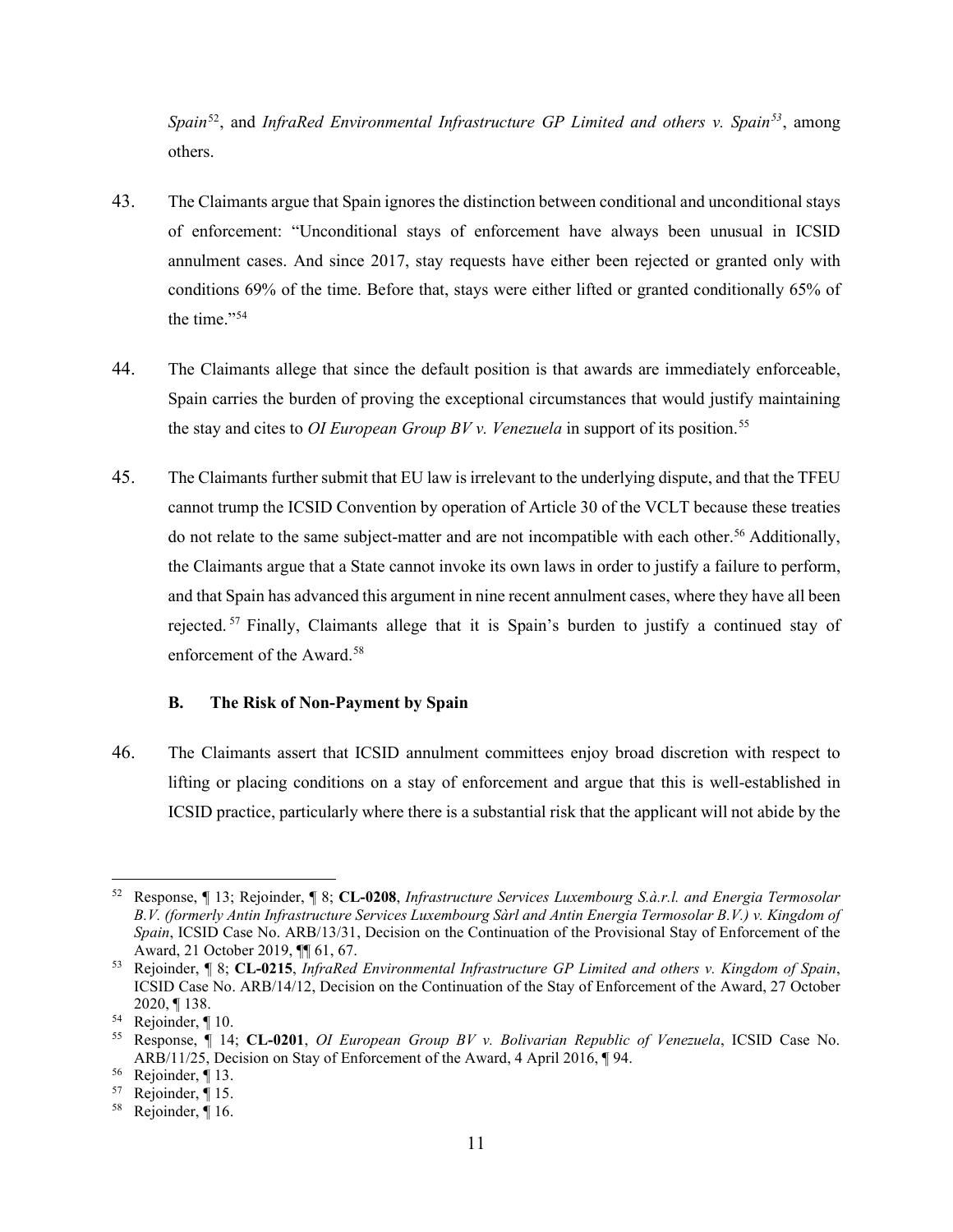award if it is upheld. [59](#page-12-0) The Claimants cite *NextEra Energy v. Spain* and *Sempra Energy International v. Argentina,* saying that the committees in these cases have exercised their discretion to make the continuation of a stay conditional on the award debtor posting security.<sup>[60](#page-12-1)</sup>

- 47. The Claimants allege that a material risk that Spain will not comply with the Award is sufficient basis to either condition the stay or lift it. As the *Sempra* committee observed, the prospects of compliance "figured predominantly and even played a decisive role" in other committees' decisions on requests to stay enforcement. [61](#page-12-2)
- 48. The Claimants maintain that there is near certainty that Spain will refuse to comply with the Award, in defiance of its obligations under the ICSID Convention.<sup>[62](#page-12-3)</sup> The Claimants indicate that except for the award in *Maffezini v. Spain*, all other ICSID awards against Spain remain unpaid and that Spain has applied to annul all ICSID awards rendered against it.<sup>[63](#page-12-4)</sup> They further contend that an unconditional stay of enforcement will undermine the Claimants' ability to collect their due, forcing them to wait while other award creditors pursue limited Spanish state assets outside the country.[64](#page-12-5) Finally, Sun-Flower argues that Spain's admission that payment can only follow after a "green light" from the European Commission demonstrates that it will not pay the Award promptly, or at all, and thus the risk of non-payment is established.<sup>[65](#page-12-6)</sup>
- 49. The Claimants submit that its cost of capital based on the internal rate of return (IRR) of the PV projects ranges from 6.8%-7.5% to 8.2%-8.9%, which is higher than the post-award interest ordered by the Tribunal based on the rate of 10-year Spanish government bonds.<sup>[66](#page-12-7)</sup> Moreover, the Claimants allege that post-award interest does not protect them against the risk that Spain will refuse to comply with the Award nor will it compensate adequately for the cost and effort of enforcement.<sup>[67](#page-12-8)</sup> The Claimants add that Spain has eight outstanding ICSID awards and as many as five more pending,

<span id="page-12-0"></span><sup>59</sup> Response, ¶ 16.

<span id="page-12-1"></span><sup>60</sup> Response, ¶ 16-18; **CL-0213**, *NextEra Energy Global Holdings BV and NextEra Energy Spain Holdings BV v. Kingdom of Spain*, ICSID Case No. ARB/14/11, Decision Terminating the Stay of Enforcement of the Award, 28 May 2020; **CL-0195**, *Sempra Energy International v. Argentine Republic*, ICSID Case No. ARB/02/16, Decision on the Argentine Republic's Request for a Continued Stay of Enforcement of the Award (Rule 54 of the ICSID Arbitration Rules), 5 March 2009. 61 Response, ¶ 21; **CL-0195**, *Sempra Energy International v. Argentine Republic*, ICSID Case No. ARB/02/16,

<span id="page-12-2"></span>Decision on the Argentine Republic's Request for a Continued Stay of Enforcement of the Award (Rule 54 of the ICSID Arbitration Rules), 5 March 2009, ¶ 30. 62 Response, ¶ 22.

<span id="page-12-3"></span>

<span id="page-12-4"></span><sup>63</sup> Response, ¶ 23; Rejoinder, ¶ 21.

<span id="page-12-5"></span><sup>&</sup>lt;sup>64</sup> Response,  $\P$  24.<br><sup>65</sup> Response,  $\P$  26.

<span id="page-12-6"></span>

<span id="page-12-7"></span> $^{66}$  Response,  $\sqrt[6]{27}$ .<br>  $^{67}$  Response  $\sqrt[6]{28}$ 

<span id="page-12-8"></span>Response, ¶ 28.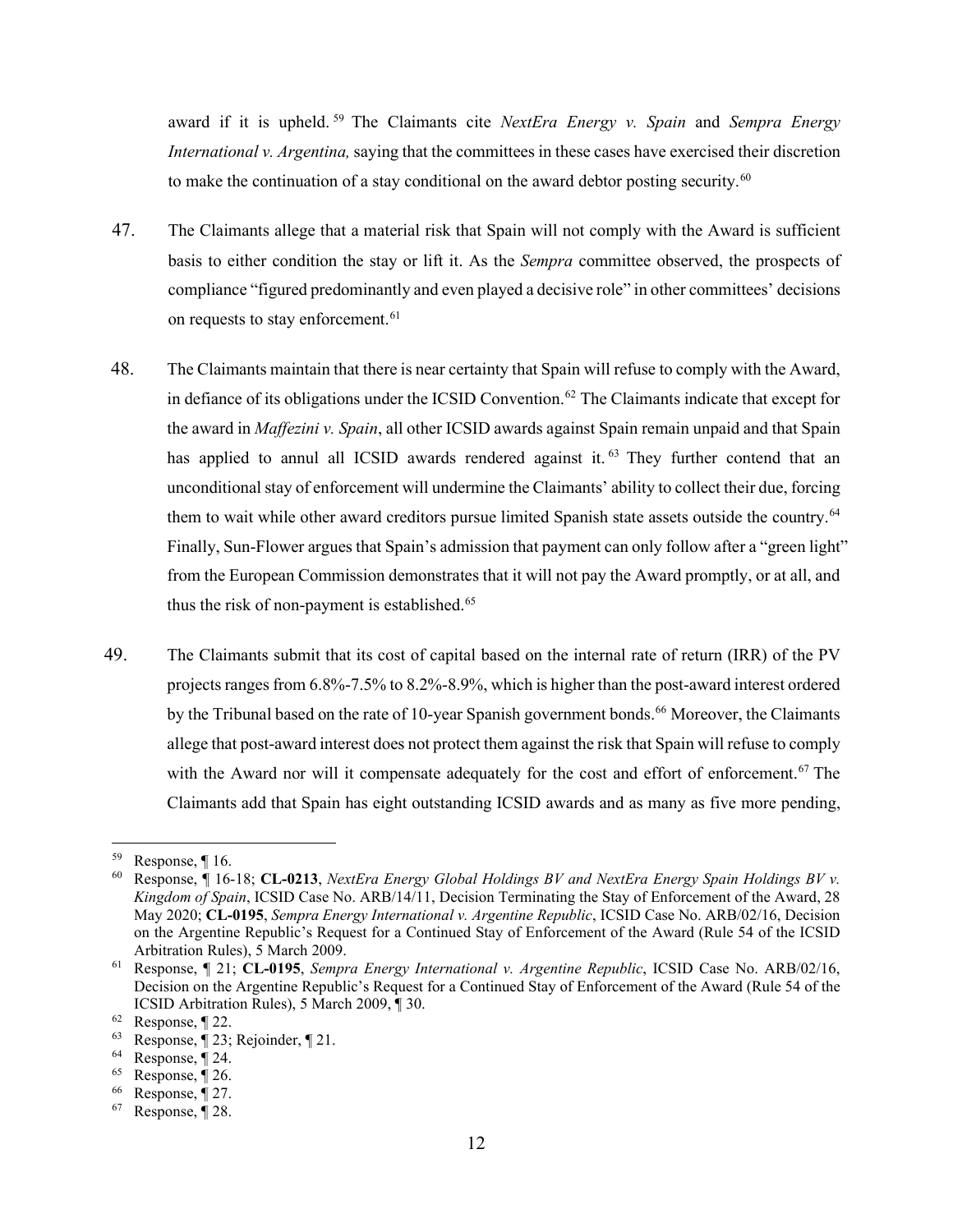so any delay in payment significantly diminishes likelihood of collection.<sup>[68](#page-13-1)</sup> Claimants posit that they have indeed shown that they would be prejudiced by an unconditional stay.<sup>[69](#page-13-2)</sup>

- 50. The Claimants are ready to accept a continuation of the stay subject to Spain posting financial security or providing an unconditional written undertaking to pay promptly. <sup>[70](#page-13-3)</sup> The Claimants adduce that this will cause no prejudice or harm to Spain<sup>[71](#page-13-4)</sup> and ensures a balance between the rights of the Parties.<sup>[72](#page-13-5)</sup> Additionally, the Claimants argue that Spain's reliance on other obligations such as those prescribed by EU law further exacerbates the risk of non-payment.<sup>[73](#page-13-6)</sup>
- 51. The Claimants argue that an order conditioning a stay of enforcement on the provision of security would not give the Claimants their due any time sooner<sup>[74](#page-13-7)</sup> and would restore the Claimants to the position that, under the ICSID Convention, they should already occupy but for Spain's policy to challenge all adverse awards and disregard its Article 53 obligations. The Claimants cite *Occidental Petroleum Corporation v. Ecuador* in this regard.[75](#page-13-8)

#### **C. There Is No Risk of Non-Recoupment**

<span id="page-13-11"></span><span id="page-13-0"></span>52. The Claimants argue that it is highly unlikely that enforcement efforts against Spain (which have not yet begun) would lead to a seizure of assets before the annulment procedure is finalized, as has happened in other cases.<sup>[76](#page-13-9)</sup> Claimants put forward that, "[t]o the extent that the Committee considers Spain has shown any risk of non-recoupment, the Claimants are prepared to issue a joint undertaking […] that they will return any amounts collected during enforcement in the event the annulment proceeding is decided in favour of Spain."[77](#page-13-10) The Claimants also maintain that if Spain opts to post a bank guarantee or to place the Award amount in escrow, there would be no transfer of funds from Spain to the Claimants, and that the cost of this option would be minimal.

<span id="page-13-1"></span><sup>68</sup> Response, ¶ 29.

<span id="page-13-2"></span><sup>69</sup> Rejoinder ¶ 46.

<span id="page-13-3"></span><sup>70</sup> Response, ¶ 36; Rejoinder ¶ 19, 22.

<span id="page-13-4"></span><sup>&</sup>lt;sup>71</sup> Response,  $\P$  30.

<span id="page-13-5"></span><sup>&</sup>lt;sup>72</sup> Response,  $\P$  31.

<span id="page-13-6"></span><sup>73</sup> Rejoinder ¶ 23.

<span id="page-13-7"></span><sup>&</sup>lt;sup>74</sup> Response,  $\P$  33.

<span id="page-13-8"></span><sup>75</sup> Response, ¶ 34; **CL-0198**, *Occidental Petroleum Corporation and Occidental Exploration and Production Company v. Republic of Ecuador*, ICSID Case No ARB/06/11, Decision on the Stay of Enforcement of the Award, 30 September 2013, ¶ 68.

<span id="page-13-10"></span><span id="page-13-9"></span> $^{76}$  Response,  $\sqrt{37}$ ; Rejoinder  $\sqrt{35}$ .<br>  $^{77}$  Response  $\sqrt{39}$ 

Response, ¶ 39.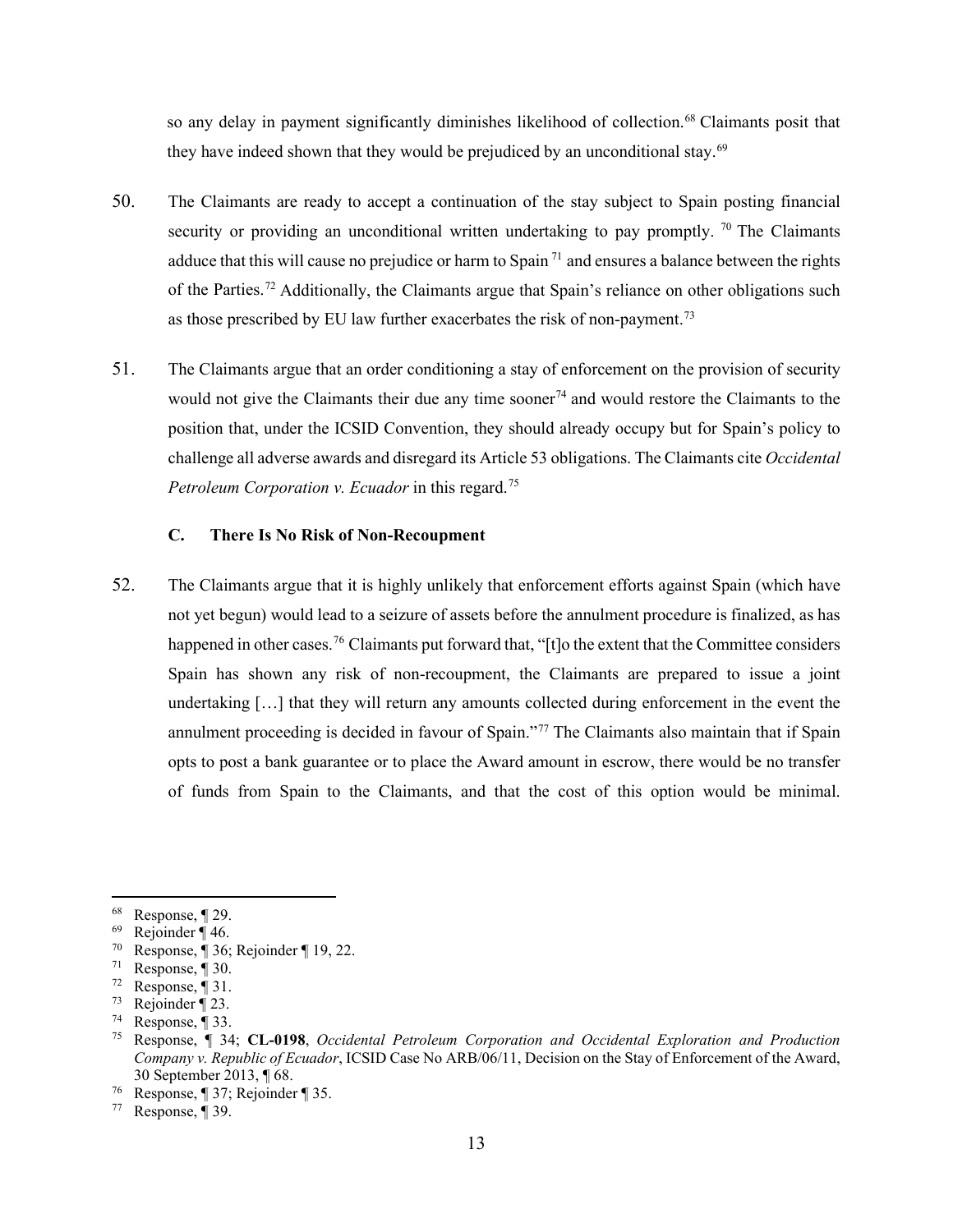Additionally, the Claimants argue that if Spain decides to provide an unconditional undertaking to pay, that will not involve any transfer of funds or transaction costs.[78](#page-14-0)

- 53. The Claimants submit that Spain offers no evidence that any of the four Claimants will not return proceeds collected on enforcement, if necessary. The Claimants add that Sunflower SIT and SBRE are two leading Israeli renewable energy companies, and that nothing impedes the Committee from ordering Sun-Flower Olmeda to return any monies collected under the Award during enforcement.<sup>[79](#page-14-1)</sup> The Claimants assert that Spain has failed to meet its burden of proof as it alleges only generalities about the risks of non-recoupment.<sup>[80](#page-14-2)</sup> The Claimants argue that Redmill's sale of its shares in Sunflower SIT are nonetheless irrelevant. The Tribunal ordered payment of damages in favour only of Gilatz Spain and Sun-Flower Olmeda, so Redmill would not be entitled to enforce the Award against Spain, and its arrangements with the buyer of Sunflower SIT shares can have no bearing on Spain's ability to recover assets should the Award be annulled.<sup>[81](#page-14-3)</sup> Sun-Flower also maintains that Gilatz Spain's merger with Vela does not have any impact on enforcement. The Claimants adduce that if the Award is annulled, the Committee could direct any of the Claimants to make the necessary payment to Spain.<sup>[82](#page-14-4)</sup> The Claimants add that Sunflower SIT and SBRE hold the legal right to collect Award amounts owed to Gilatz Spain.<sup>[83](#page-14-5)</sup>
- 54. The Claimants further allege that any cost associated with the recovery of assets after annulment cannot justify the maintenance of a stay of enforcement. The ICSID Convention stipulates that awards are immediately enforceable, despite the possibility that they may ultimately be annulled. Therefore, the Claimants maintain that the possible cost of recovering amounts paid or collected under awards that are later annulled is a natural consequence of the ICSID Convention enforcement regime.<sup>[84](#page-14-6)</sup>

<span id="page-14-5"></span><sup>83</sup> Response,  $\P$  56.

<span id="page-14-0"></span><sup>78</sup> Rejoinder ¶ 27.

<span id="page-14-1"></span><sup>79</sup> Response, ¶ 38; Rejoinder ¶ 37.

<span id="page-14-2"></span> $80$  Response,  $\P$  51.

<span id="page-14-3"></span> $81$  Response, ¶ 54.

<span id="page-14-4"></span> $82$  Response, ¶ 55.

<span id="page-14-6"></span>Response,  $\overline{\P}$  58; Rejoinder  $\P$  40.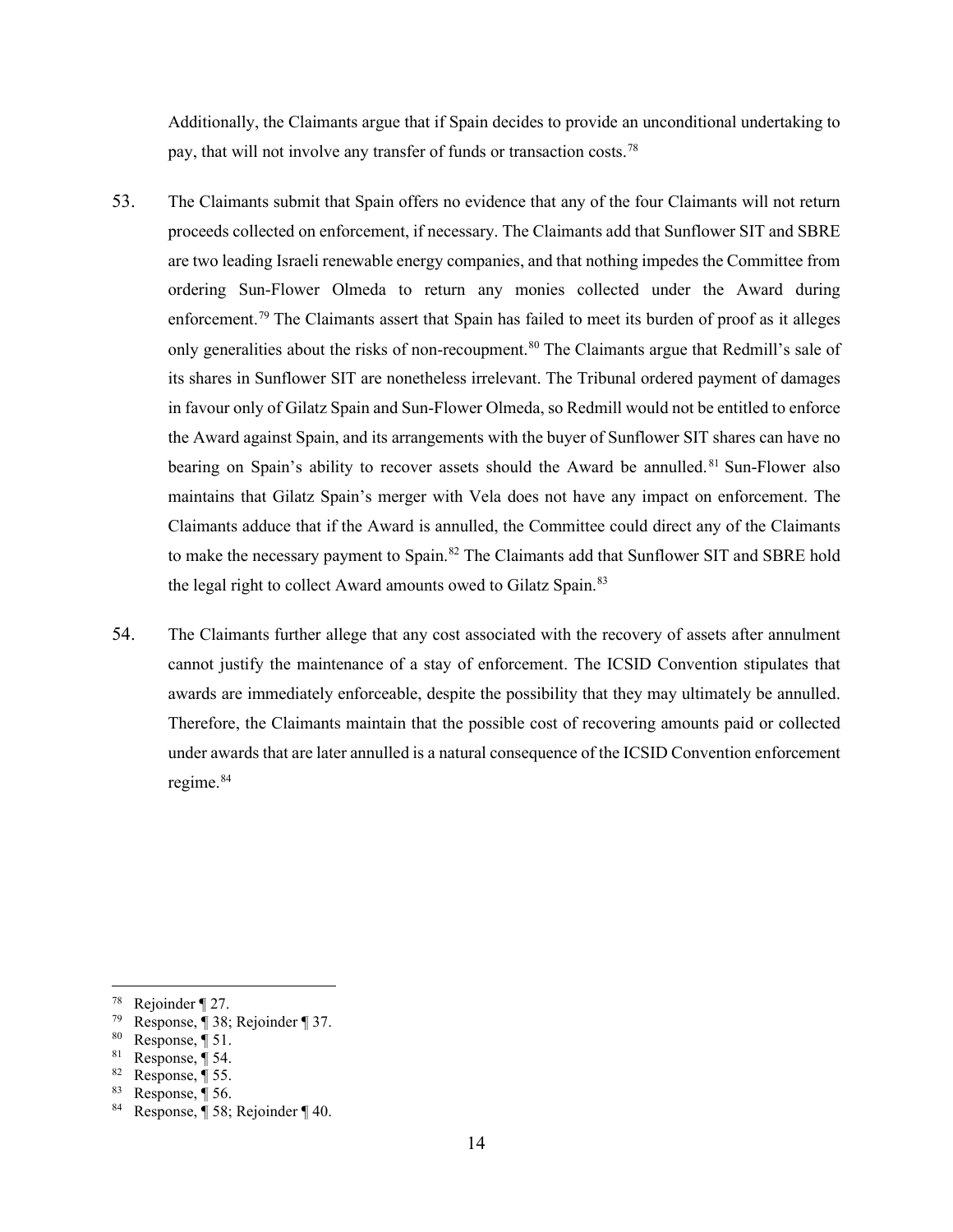# <span id="page-15-0"></span>**D. The Stay Should Be Lifted If Spain Fails to Comply with the Conditions for a Continued Stay**

- 55. The Claimants ask the Committee to lift the stay if Spain fails either to issue a security or a written undertaking. [85](#page-15-1) Sun-Flower contends that since there is no presumption in favour of continuing the stay, the mere absence of harm to the Claimants does not constitute "circumstances requiring" a stay. Instead, Spain has the positive burden of proving that a stay is necessary, absent which the stay should be lifted.<sup>[86](#page-15-2)</sup>
- 56. The Claimants argue that Spain's annulment application is not based on serious ground, adding that all tribunals hearing cases under the ECT against Spain (or any other respondent State) have dismissed jurisdictional objections based on EU law, and that no ICSID *ad hoc* committee has annulled an ECT award on the grounds that the tribunal exceeded its powers by rejecting Spain's EU law jurisdictional objections.<sup>[87](#page-15-3)</sup> Moreover, Sun-Flower submits that as several other committees have held, the merits of the application are irrelevant for purposes of determining whether a stay should be continued or lifted.<sup>[88](#page-15-4)</sup>
- 57. The Claimants add that as the committee in *Masdar Solar & Wind v. Spain* held, "the mere fact that the application is not dilatory is not sufficient to grant the extension of the stay." Spain bears the burden of demonstrating other circumstances that would require a continued stay other than the mere fact of having filed an application. <sup>[89](#page-15-5)</sup> Moreover, the Claimants contend that Spain's application is meritless. [90](#page-15-6)
- 58. Additionally, the Claimants adduce that Spain cannot allege its obligations under EU law to refrain from paying the Award<sup>[91](#page-15-7)</sup>, and that the conflict between EU law and the ICSID Convention is not a circumstance requiring a stay[.92](#page-15-8)

<span id="page-15-1"></span><sup>85</sup> Response, ¶ 42.

<span id="page-15-2"></span> $86$  Response, ¶ 43.

<span id="page-15-3"></span><sup>&</sup>lt;sup>87</sup> Response,  $\P$  47.

<span id="page-15-4"></span><sup>88</sup> Response, ¶ 48.

<span id="page-15-5"></span><sup>89</sup> Response, ¶ 49; Rejoinder, ¶ 31; **CL-0212**, *Masdar Solar & Wind Cooperatief U.A. v. Kingdom of Spain*, ICSID Case No. ARB/14/1, Procedural Order No. 3 (Decision on the Kingdom of Spain's Request for a Continuation of the Stay of Enforcement of the Award), 20 May 2020,  $\P$ 92.<br><sup>90</sup> Rejoinder  $\P$  33.<br><sup>91</sup> Rejoinder  $\P$  51

<span id="page-15-6"></span>

<span id="page-15-8"></span><span id="page-15-7"></span><sup>&</sup>lt;sup>91</sup> Rejoinder  $\P$  51.<br><sup>92</sup> Rejoinder  $\P$  54

Rejoinder  $\overline{\P}$  54.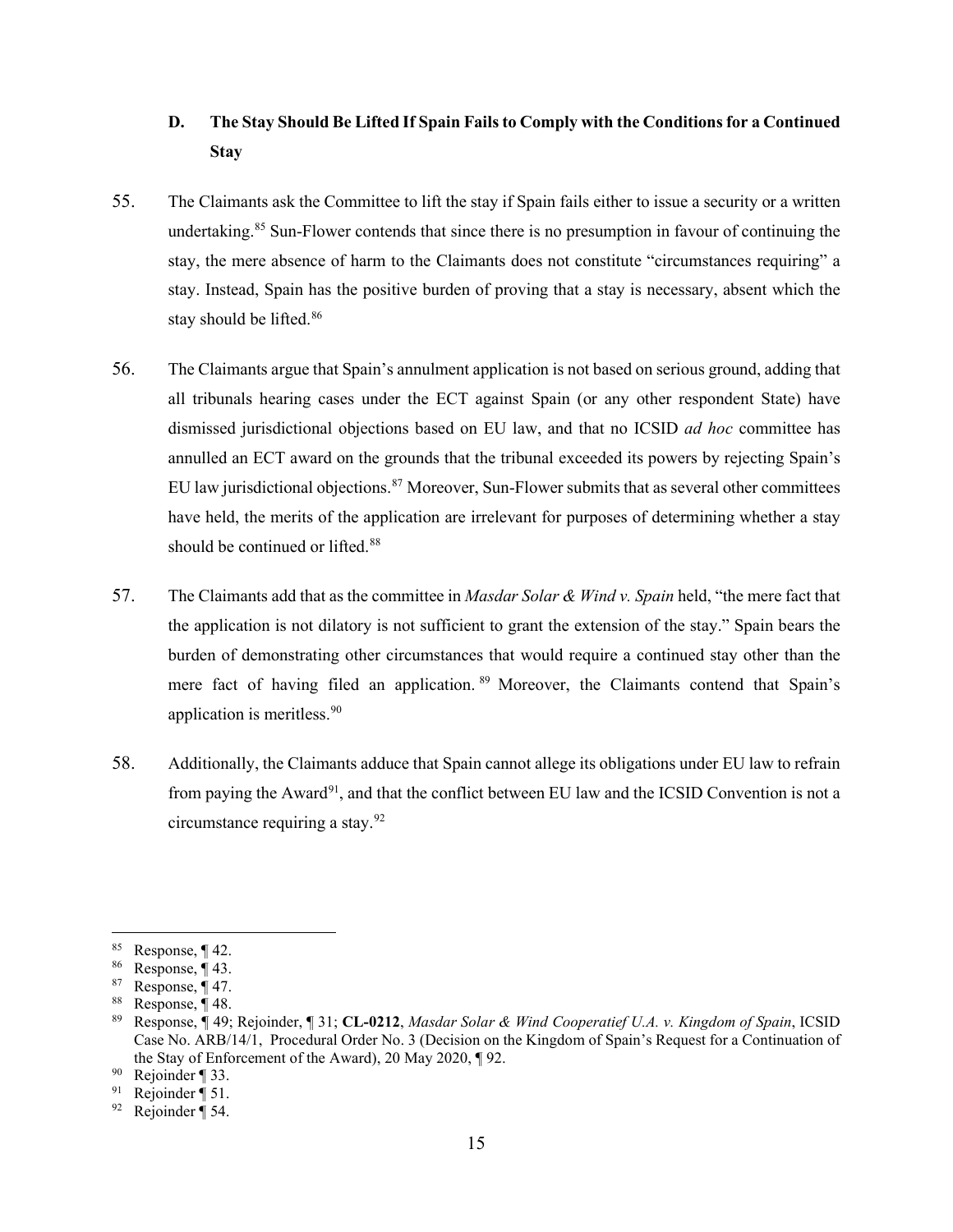#### **E. Sun-Flower's Request for Relief**

<span id="page-16-0"></span>59. Sun-Flower requests that the Committee grant the following relief:

(a) DISMISS Spain's application to continue unconditionally the provisional stay of enforcement of the Award;

(b) ORDER Spain to post security sufficient to satisfy the Award in full, or provide an unconditional written undertaking duly signed by Spain's relevant authorities that it recognizes the Award as final and binding and that it shall pay the amounts ordered in the Award within 60 days from the notification of the Committee's Decision upholding the Award;

(c) ORDER that the stay of enforcement be lifted, if Spain does not comply with the Committee's order in (b) above;

(d) In the alternative, ORDER that the stay of enforcement be lifted immediately;

(e) ORDER Spain to pay the costs incurred by the Claimants in answering the petition to lift the provisional stay of enforcement of the Award; and

(f) AWARD any other relief to the Claimants deemed appropriate by the Committee.<sup>[93](#page-16-3)</sup>

# <span id="page-16-1"></span>**IV. THE COMMITTEE'S ANALYSIS**

60. The Committee will first address the applicable legal standard and the burden of proof (A), after which it will analyze whether there are circumstances that require the continuation of the stay (B).

# **A. Applicable Legal Standard and Burden of Proof**

<span id="page-16-2"></span>61. There is a *iuris tantum* presumption of immediate enforceability of the Award under the ICSID Convention.[94](#page-16-4) Unlike many local juridical systems, the stay of enforcement of an ICSID award is not an automatic rule that applies upon the request for annulment; rather, a "provisional" stay operates only if the requesting party asks for such a stay, and *ad hoc* committees must determine

<span id="page-16-3"></span><sup>93</sup> Response,  $\P$  59; Rejoinder,  $\P$  57.

<span id="page-16-4"></span><sup>94</sup> See e.g. **CL-0197**, *SGS Société Générale de Surveillance S.A. v. Republic of Paraguay*, ICSID Case No. ARB/07/29, Decision on Paraguay's Request for the Continued Stay of Enforcement of the Award, 22 March 2013, **¶¶** 84-85.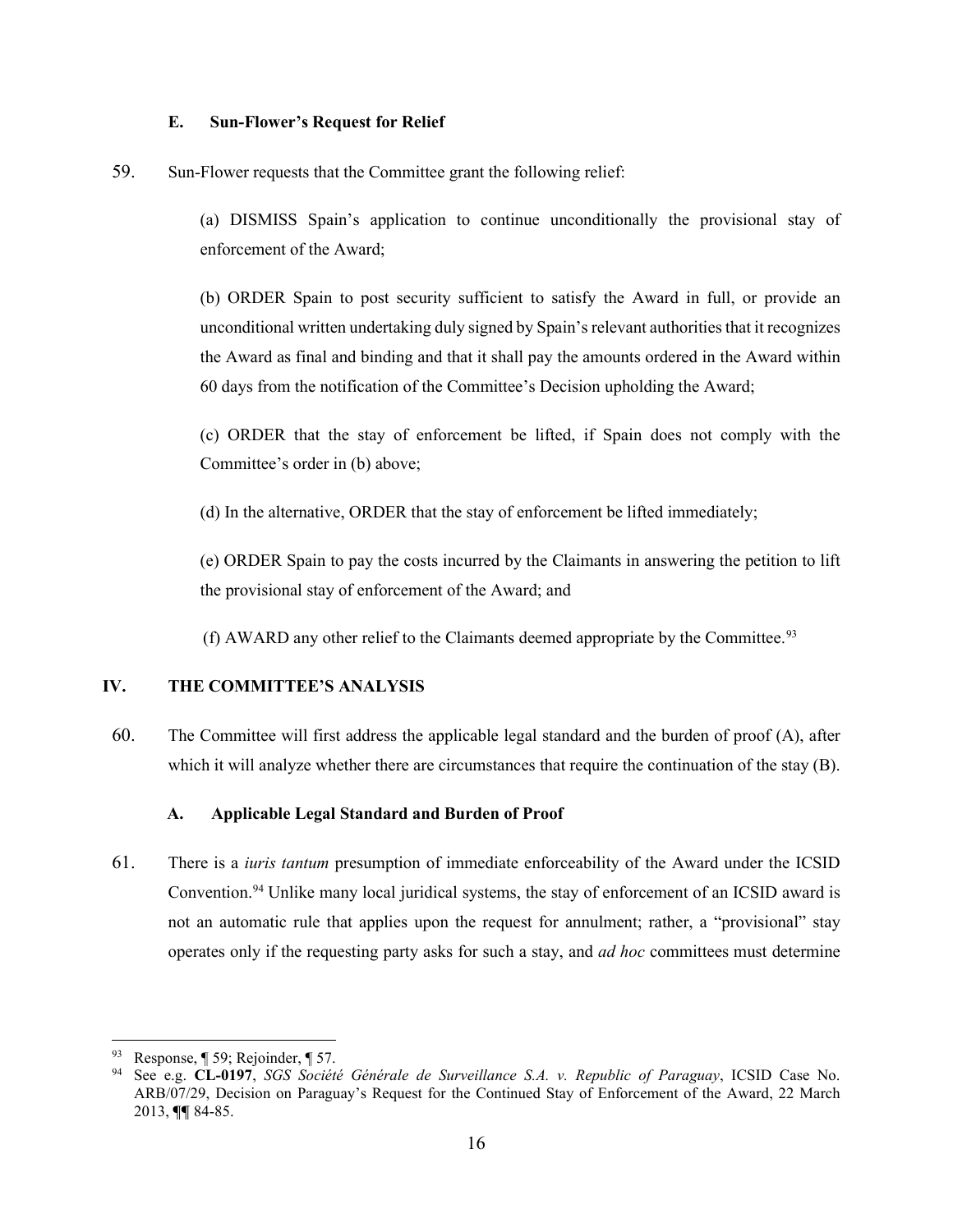whether to order that the stay continue. Further, under Rule 54(2) unless the *ad hoc* committee decides to continue the stay, it is automatically lifted.

- 62. Each case is examined individually, on its own merits. The Committee underscores the ample discretion given by the ICSID Convention and the Arbitration Rules in deciding whether to continue the stay. Indeed, Article 52(5) of the ICSID Convention states that an *ad hoc* committee "[…] **may**, if it considers that the circumstances so require […]" stay the enforcement of the award (Emphasis added). What is more, an interpretation according to the ordinary meaning of this provision's terms means that, even when an *ad hoc* committee considers that there are circumstances requiring a stay, it could still deny its continuation.<sup>[95](#page-17-0)</sup>
- 63. In this regard, the Committee rejects the suggestion by Spain that a continuation of a stay "should be granted unless it is obvious that the application is [...] [baseless or dilatory] in nature<sup>1[96](#page-17-1)</sup> or that there is a standard practice in favour of the continuation of stay.
- 64. The applicable rule qualifies the circumstances that annulment committees must consider in deciding whether to continue the stay: they must "require" the stay. The Committee shares the view of the *Antin* annulment committee in that "[…] stays may only be granted in cases where there are special or particular circumstances that bring the case outside the run of usual annulment applications and which compels [sic] the granting of a stay."[97](#page-17-2)
- 65. This broad discretion is recognized in virtually every decision on stay that is issued by annulment committees.<sup>[98](#page-17-3)</sup> However, Rule 54(4) requires that a) the party asking for the continuance of the stay

<span id="page-17-0"></span>In the words of the annulment committee in *Antin*, "[i]f the Committee is satisfied that such circumstances exist, it may then exercise its discretion under Article 52(5) to continue or lift the stay." **CL-0208**, *Infrastructure Services Luxembourg S.à.r.l. and Energia Termosolar B.V. (formerly Antin Infrastructure Services Luxembourg Sàrl and Antin Energia Termosolar B.V.) v. Kingdom of Spain*, ICSID Case No. ARB/13/31, Decision on the Continuation of the Provisional Stay of Enforcement of the Award, 21 October 2019, ¶ 58.

<span id="page-17-1"></span><sup>96</sup> Submission, ¶ 9.

<span id="page-17-2"></span><sup>97</sup> **CL-0208**, *Infrastructure Services Luxembourg S.à.r.l. and Energia Termosolar B.V. (formerly Antin Infrastructure Services Luxembourg Sàrl and Antin Energia Termosolar B.V.) v. Kingdom of Spain*, ICSID Case No. ARB/13/31, Decision on the Continuation of the Provisional Stay of Enforcement of the Award, 21 October 2019, ¶ 67.

<span id="page-17-3"></span><sup>98</sup> See e.g. **RL-0170 / CL-0196**, *Ioannis Kardassopoulos and Ron Fuchs v. Georgia*, ICSID Case Nos. ARB/05/18 and ARB/07/15, Decision of the *ad hoc* Committee on the Stay of Enforcement of the Award, 12 November 2010, ¶ 29; **Annex-09 / RL-0158 / CL-0198**, *Occidental Petroleum Corporation and Occidental Exploration and Production Company v. Republic of Ecuador*, ICSID Case No. ARB/06/11, Decision on the Stay of Enforcement of the Award (Rule 54 of the ICSID Arbitration Rules), 30 September 2013, ¶ 47; **CL-0201***, OI European Group B.V. v. Bolivarian Republic of Venezuela*, ICSID Case No. ARB/11/25, Decision on Stay of Enforcement of the Award, 4 April 2016, ¶¶ 87-89; **Annex-13 / RL-0162**, *Quiborax S.A. and Non-Metallic Minerals S.A. v. Plurinational State of Bolivia*, ICSID Case No. ARB/06/2, Decision on the Request to End the Provisional Suspension of the Execution of the Award, 21 February 2017, ¶ 41; **RL-0171 / CL-0206**, *Burlington Resources,*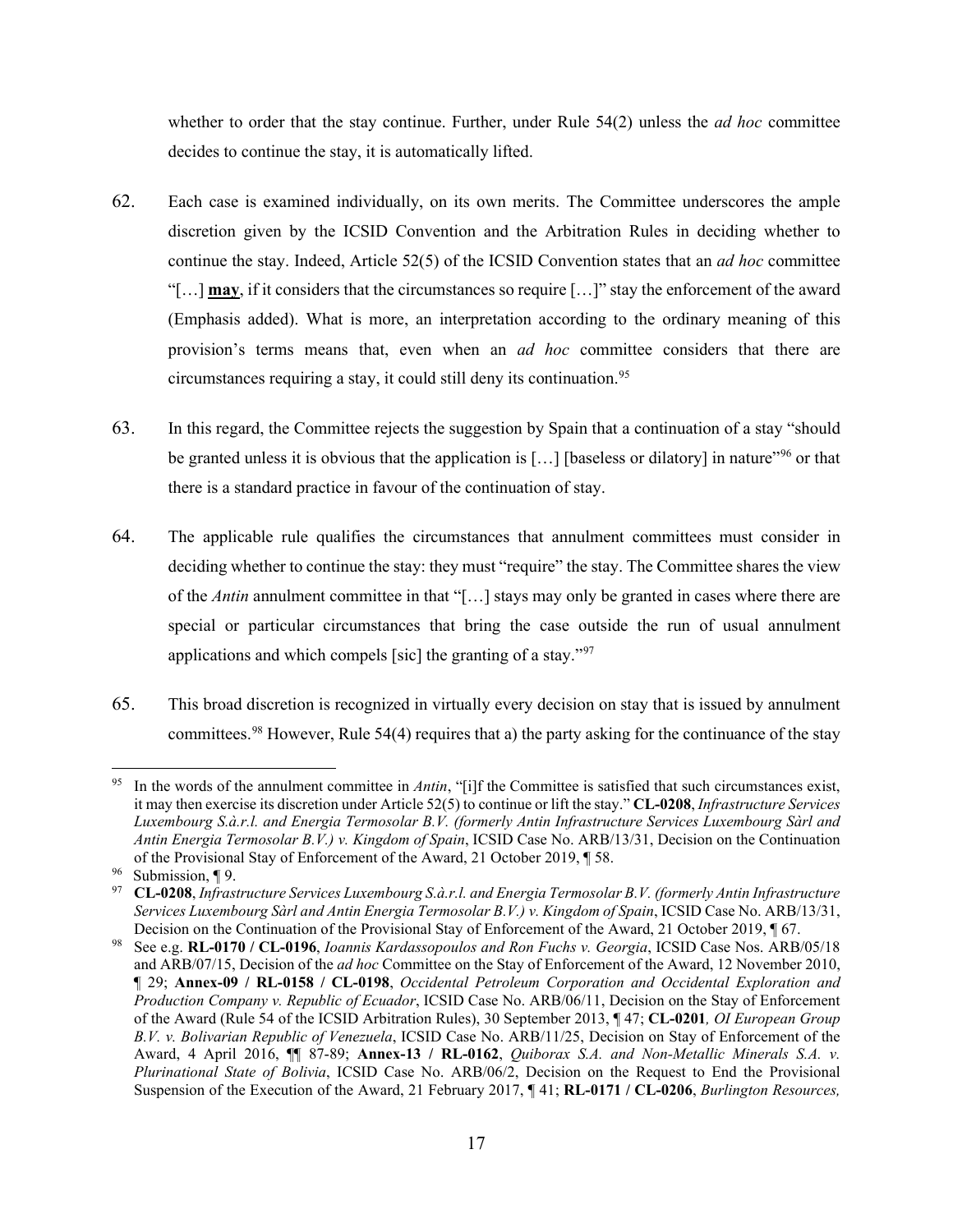specify the circumstances requiring the stay and b) the *ad hoc* committee give parties an opportunity to present their observations. Other than those two requirements, *ad hoc* committees are quite free in determining whether the enforcement of the award should be stayed during the annulment proceedings.

- 66. Spain did specify the circumstances it deems require the stay in its Submission and its Reply, namely, that the application for annulment is well-grounded, that there is a risk of non-recoupment for Spain should the award be annulled and, if recoupment were possible, that there would be an undue burden; also, that the continuance of the stay could harm all parties with unnecessary burdens and expenses. Since the first requirement of Rule 54(4) is to "specify" the circumstances, the Committee finds it has been fulfilled.
- 67. As regards the second requirement, the Parties themselves agreed on a calendar for two rounds of submissions on the issue and presented their submissions in writing on the dates agreed, so they were duly heard on the continuance of the stay. As mentioned in paragraph [11](#page-3-0) *supra*, the Parties did not consider it necessary to hold a hearing on the issue.
- 68. Turning to the burden of proof, the Committee subscribes to the balance approach taken in *Standard Chartered*[99,](#page-18-0) whereby the party requesting the continuance of the stay must advance, with supporting evidence or arguments, the grounds that require the stay, and the party resisting the case must support any positive allegations it raises. This rule on the burden of proof also applies to the Claimants' request to condition any stay: Sun-Flower has to establish that there exists the need for the Committee to condition the continuance of the stay should it decide to order it.

*Inc. v. Republic of Ecuador*, ICSID Case No. ARB/08/5, Decision on Stay of Enforcement of the Award, 31 August 2017, ¶ 70; **RL-0178**, *Tenaris S.A. and Talta - Trading e Marketing Sociedade Unipessoal Lda. v. Bolivarian Republic of Venezuela*, ICSID Case No. ARB/12/23, Decision on Venezuela's Request for the Continued Stay of Enforcement of the Award, 23 February 2018, ¶ 84; **RL-0179**, *Victor Pey Casado and President Allende Foundation v. Republic of Chile*, ICSID Case No. ARB/98/2, Decision on the Request for the Stay of the Enforcement of the Award, 15 March 2018, ¶ 42; **CL-0209**, *Caratube International Oil Company LLP and Devincci Salah Hourani v. Republic of Kazakhstan*, ICSID Case No. ARB/13/13, Decision on Stay of Enforcement of the Award, 12 December 2019, ¶ 69; **CL-0210**, *NextEra Energy Global Holdings B.V. and NextEra Energy Spain Holdings B.V. v. Kingdom of Spain*, ICSID Case No. ARB/14/11, Decision on Stay of Enforcement of the Award, 6 April 2020, ¶ 77; **RL-0180**, *SolEs Badajoz GmbH v. Kingdom of Spain*, ICSID Case No. ARB/15/38, Decision on the Continuation of the Stay of Enforcement of the Award, 26 August 2020, ¶ 52; **CL-0226**, *Tethyan Copper Company Pty Limited v. Islamic Republic of Pakistan*, ICSID Case No. ARB/12/1, Decision on Stay of Enforcement of the Award, 17 September 2020, ¶ 129.

<span id="page-18-0"></span><sup>99</sup> **RL-0173 / CL-0203**, *Standard Chartered Bank (Hong Kong) Limited v. Tanzania Electric Supply Company Limited*, ICSID Case No. ARB/10/20, Decision on Applicant's Request for a Continued Stay on Enforcement of the Award, 12 April 2017, ¶¶ 53-54.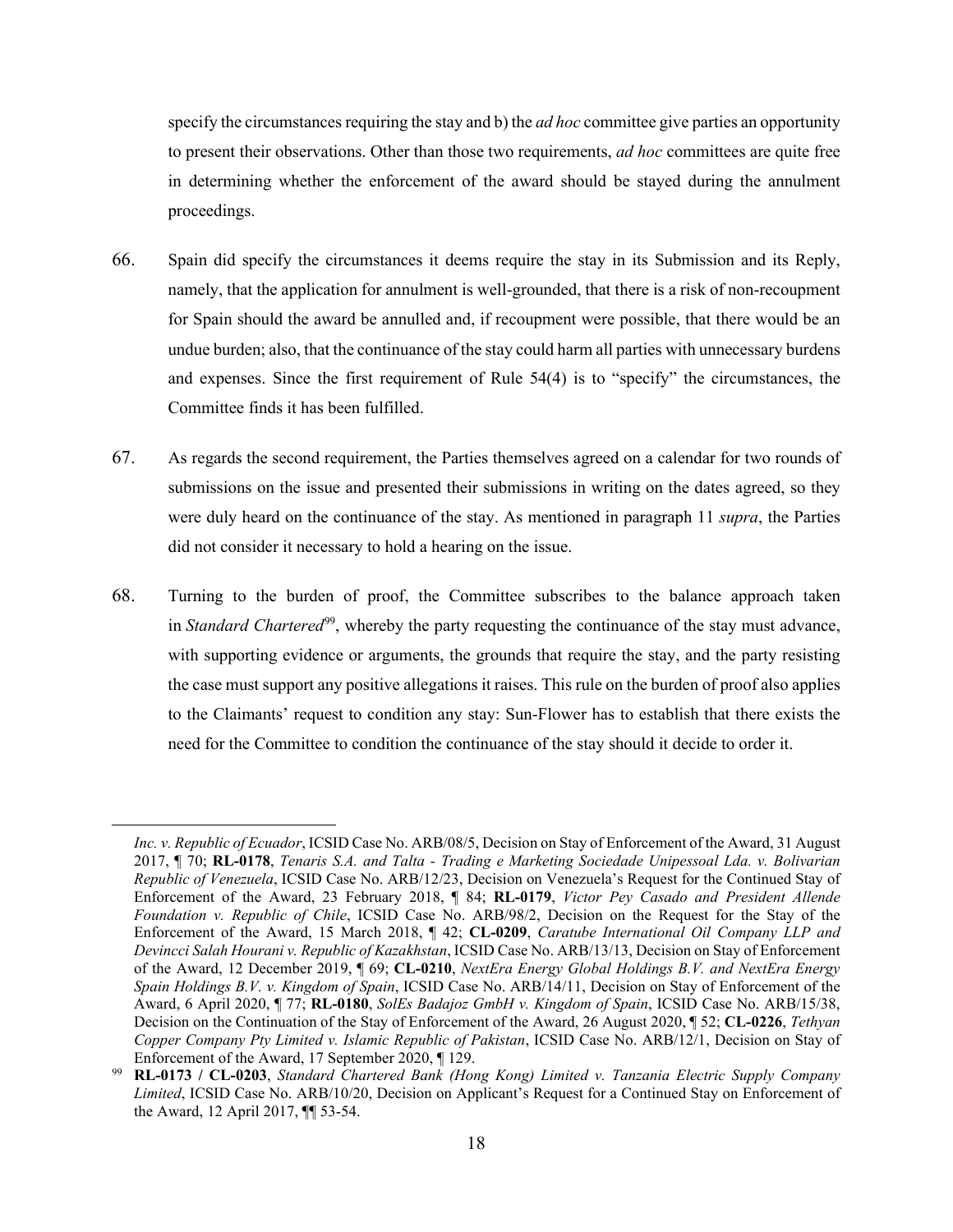69. In this case, for each request, namely Spain's request to continue the stay and Sun-Flower's request to order a condition if the continuance is granted, the corresponding party advanced arguments and supporting evidence. The Committee finds that each party has offered arguments and, where pertinent, evidence in support of its respective request and proposal.

#### **B. The Circumstances Requiring the Continuation of the Stay**

- <span id="page-19-0"></span>70. *Ad hoc* committees have taken into account different factors in determining the continuance of the provisional stay of the enforcement of an award, which include the risk of non-recoupment by the award debtor should the award be subsequently annulled, and the risk that the debtor will not pay should the award be upheld, as well as the potential harm produced to either party depending on the perspective.
- 71. The Committee first notes that the Award ordered Spain to pay the following:

to Gilatz:  $\epsilon$ 28,974,354 (plus a "gross-up amount" per para. 687 of the Award) to Sun-Flower Olmeda: €18,360,528 and to Claimants: USD 224,446 plus €1.25 Million

- 72. This Award orders Spain to pay almost  $649$  Million.
- 73. Spain argues that, should the stay be lifted and Spain be ordered to pay such amounts, there is a risk of non-recoupment given the likelihood that the amounts paid will be transferred "outside the control of the Claimants' companies."[100](#page-19-1) *Inter alia*, Spain points to the fact that in March 2021 Sunflower SIT notified the Tel Aviv stock exchange of an agreement for the sale of 64% of its shares to a third party and that part of such sale would be monies awarded in the Award. In support of such statement Spain submits a note from *Globes, Israel business news*[101](#page-19-2) and an extract from a publication by *CIAR GLOBAL*, a specialized journal on international arbitration.<sup>[102](#page-19-3)</sup>
- 74. On their part, the Claimants argue, first, that this may be irrelevant because enforcement proceedings are lengthy and, secondly, that Sun-Flower is owned by two leading Israeli renewable energy companies that are well-established and publicly-traded and that retain the right to enforce the Award in favour of Gilatz Spain, so there is no risk of non-recoupment. Should the Committee

<span id="page-19-1"></span> $100$  Reply, ¶ 50.

<span id="page-19-2"></span><sup>101</sup> **Annex-20 / RL-0168**, Aviv Lévy, *Deutsch, Biram transfer Sunflower to their Keystone fund*, in Globes, Israel business news, 30 March 2021.

<span id="page-19-3"></span><sup>102</sup> **Annex-19 / RL-0167**, CIAR GLOBAL, *España Presenta Nueva Anulación En Un Arbitraje De Renovables Con Olmeda*, 27 October 2021.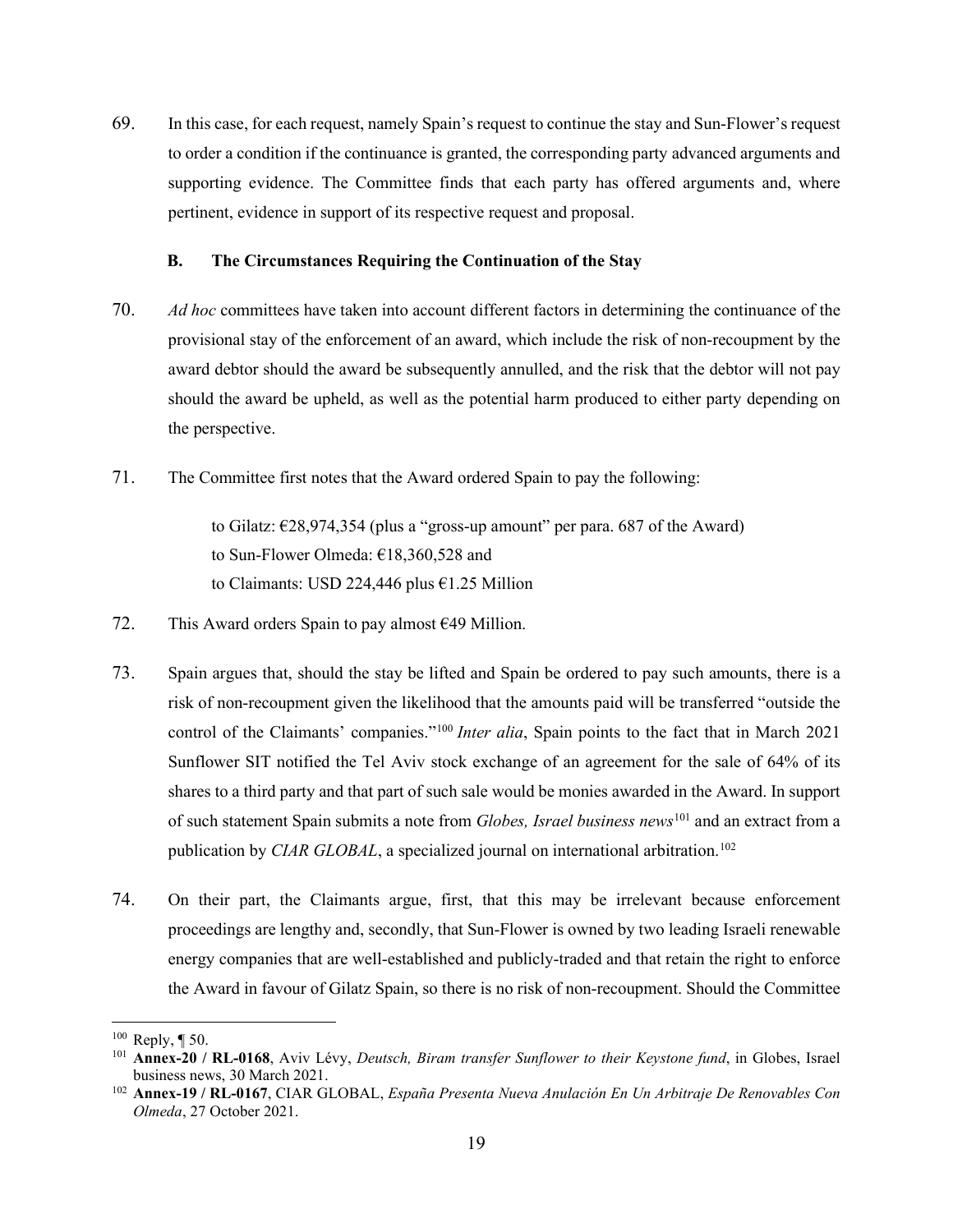find that there is a risk of non-recoupment, the Claimants offered to issue an undertaking that they would return any amounts collected during enforcement in the event the annulment proceeding is decided in favour of Spain.<sup>[103](#page-20-0)</sup>

- 75. The evidence produced by Spain does not convince the Committee that there is currently a real risk that Spain would be unable to recover any amounts that would, eventually, be paid to the Claimants per the Award. Although the Claimants did not reject the assertion regarding the sale of the shares of one of Sun-Flower's shareholders, the *Globes*, *Israel business news* note states that "[c]ompletion of the deal is subject to a number of preconditions." [104](#page-20-1) Further, nothing in the publications submitted by Spain speaks of financial troubles on the part of Claimants themselves or the value that such a divesture of shares means to Sun-Flower or the other Claimants. Rather, the note indicates that the share price of Sunflower SIT "has risen by 30%"[105](#page-20-2), and Spain confirmed that Sunflower SIT had the right to seek payment on behalf of claimant Gilatz.
- 76. Spain also refers to potential "unnecessary burdens and expenses to all parties" stemming from an assessment process by the European Commission for the enforceability of the Award.<sup>[106](#page-20-3)</sup> This argument by Spain is directly related to its submission that it faces conflicting obligations under EU and international law. Like the *ad hoc* committee in *InfraRed*, this Committee is of the view that those allegations "appear to go to the heart of this annulment proceeding and would require the Committee to consider facts and circumstances that pertain to the merits of the dispute." [107](#page-20-4) For this reason, the Committee finds it would be premature and therefore inappropriate to consider these specific arguments as "circumstances" in the terms required by Rule 54(4).
- 77. The Committee turns to the risk of non-payment raised by the Claimants. The Claimants submit that it is almost certain that Spain will not comply with the Award, but the Committee deems that this is a hasty conclusion. The Committee takes note of the position held by Spain in the world

<span id="page-20-0"></span><sup>103</sup> Response, ¶ 39. See ¶ [52](#page-13-11) *supra*.

<span id="page-20-1"></span><sup>104</sup> **Annex-20 / RL-0168**, Aviv Lévy, *Deutsch, Biram transfer Sunflower to their Keystone fund*, in Globes, Israel business news, 30 March 2021.

<span id="page-20-2"></span><sup>&</sup>lt;sup>105</sup> Public information regarding the share value of SunFlower SIT is found here: https://www.tase.co.il/en/market [data/security/1098755/major\\_data.](https://www.tase.co.il/en/market_data/security/1098755/major_data) This information is referred to only for the sake of completeness *ad abundantiam*.

<span id="page-20-3"></span> $106$  Reply, ¶ 69.

<span id="page-20-4"></span><sup>107</sup> **CL-0215**, *InfraRed Environmental Infrastructure GP Limited and others v. Kingdom of Spain*, ICSID Case No. ARB/14/12, Decision on the Continuation of the Stay of Enforcement of the Award, 27 October 2020, ¶ 150.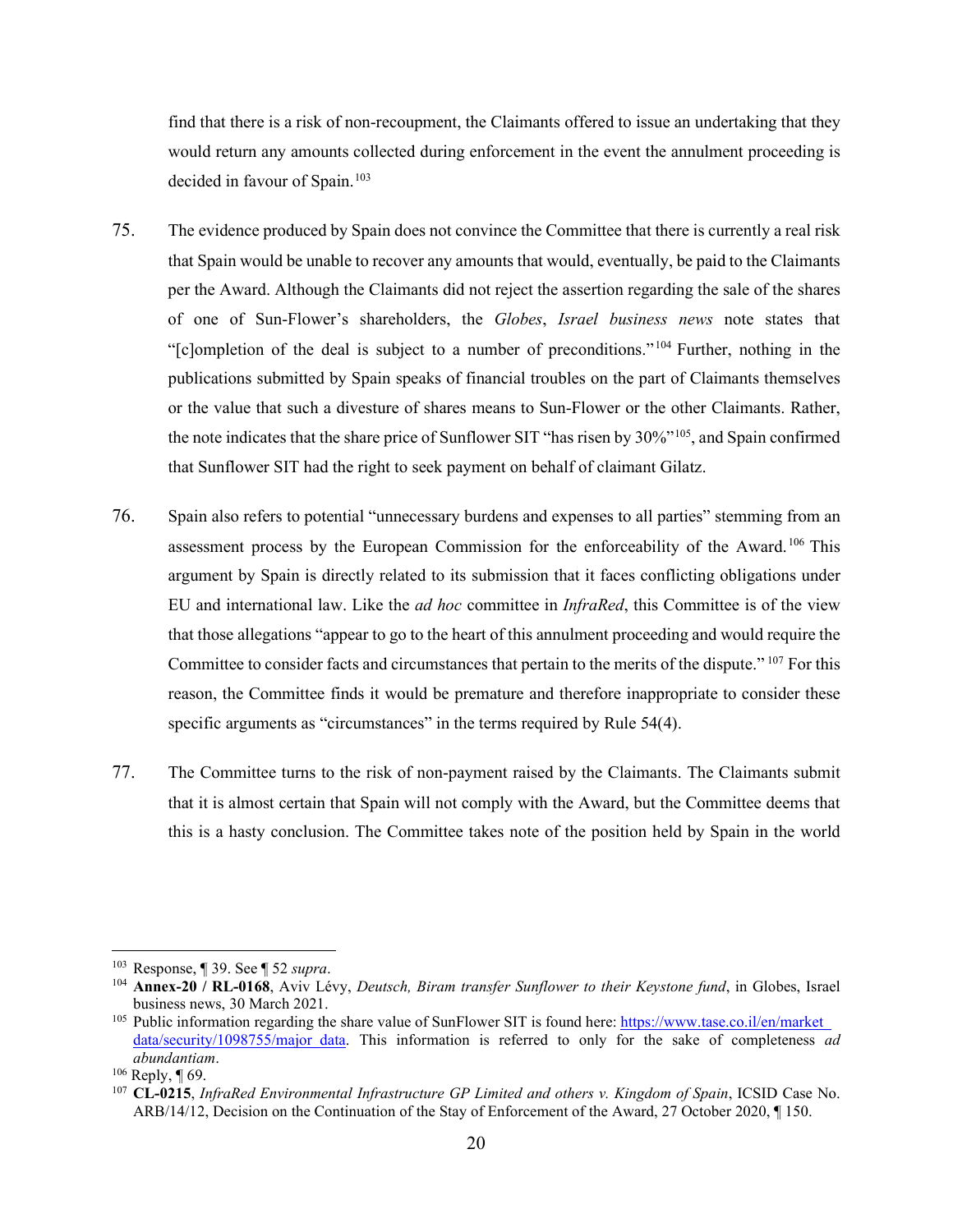economy ranking<sup>108</sup>, as well as the size of its economy<sup>109</sup>, and cannot conclude that Spain will not be able to pay the almost €49 Million ordered in the Award.

- 78. Nonetheless, while there is nothing in the file that persuades the Committee of a risk that Spain will not be able to pay as ordered in the Award, the Committee must take into account that Spain is an award-debtor in some investor-State arbitration cases. Numerous other cases are in the annulment stage, to which Spain has acceded as an exercise of its right under the ICSID Convention. The *NextEra ad hoc* committee analyzed this same context and did note that Spain had "not yet made payment on any of the awards where stays of enforcement have been lifted."<sup>110</sup>
- 79. The Parties refer to ten cases brought against Spain where a stay was requested (*Eiser, Antin, NextEra, Cube, Masdar Solar, Infrared, OperaFund, RWE, Soles Badajoz, and Watkins*<sup>111</sup>). By way of context, the Committee notes that in five of those cases (*Eiser, Antin, Cube, Masdar* and *OperaFund*) the continuation of stay was rejected, although in one of them (*Eiser*) the annulment committee ordered the investor to provide an undertaking to Spain. Of the three cases where the continuation was granted (*NextEra*, *Soles Badajoz*, and *Watkins*), one (*NextEra*) was short-lived.

<span id="page-21-0"></span><sup>108</sup> Submission, ¶ 32. Spain refers to the following publication: World Bank, Gross domestic product ranking table for 2016, available at: https://datacatalog.worldbank.org/int/search/dataset/0038130.

<span id="page-21-1"></span><sup>109</sup> Submission, ¶ 32. Spain refers to the following publication: Eurostat, Share of Member States in EU GDP, April 10, 2017, available at: [http://ec.europa.eu/eurostat/web/products-eurostat-news/-/DDN-20170410-1.](http://ec.europa.eu/eurostat/web/products-eurostat-news/-/DDN-20170410-1)

<span id="page-21-2"></span><sup>110</sup> **CL-0210**, *NextEra Energy Global Holdings B.V. and NextEra Energy Spain Holdings B.V. v. Kingdom of Spain*, ICSID Case No. ARB/14/11, Decision on Stay of Enforcement of the Award, 6 April 2020, ¶ 91.

<span id="page-21-3"></span><sup>111</sup> **CL-0207**, *Eiser Infrastructure Limited and Energía Solar Luxembourg S.à r.l. v. Kingdom of Spain*, ICSID Case No. ARB/13/36, Decision on Stay of Enforcement of the Award, 23 March 2018; **CL-0208**, *Infrastructure Services Luxembourg S.à.r.l. and Energia Termosolar B.V. (formerly Antin Infrastructure Services Luxembourg Sàrl and Antin Energia Termosolar B.V.) v. Kingdom of Spain*, ICSID Case No. ARB/13/31, Decision on the Continuation of the Provisional Stay of Enforcement of the Award, 21 October 2019; **CL-0210**, *NextEra Energy Global Holdings B.V. and NextEra Energy Spain Holdings B.V. v. Kingdom of Spain*, ICSID Case No. ARB/14/11, Decision on Stay of Enforcement of the Award, 6 April 2020; **CL-0211**, *Cube Infrastructure Fund SICAV and others v. Kingdom of Spain*, ICSID Case No. ARB/15/20, Decision on the Continuation of the Provisional Stay of Enforcement of the Award, 17 April 2020; **CL-0212**, *Masdar Solar & Wind Cooperatief U.A. v. Kingdom of Spain*, ICSID Case No. ARB/14/1, Procedural Order No. 3 (Decision on the Kingdom of Spain's Request for a Continuation of the Stay of Enforcement of the Award), 20 May 2020; **CL-0215**, *InfraRed Environmental Infrastructure GP Limited and others v. Kingdom of Spain,* ICSID Case No. ARB/14/12*,* Decision on the Continuation of the Stay of Enforcement of the Award, 27 October 2020; **CL-0216**, *OperaFund Eco-Invest SICAV PLC and Schwab Holding AG v. Kingdom of Spain*, ICSID Case No. ARB/15/36, Decision on the Request for the Continuation of the Stay of Enforcement of the Award, 16 November 2020; **CL-0218**, *RWE Innogy GmbH and RWE Innogy Aersa S.A.U. v. Kingdom of Spain*, ICSID Case No. ARB/14/34, Decision on Stay of Enforcement of the Award (with Reasons to Follow), 22 November 2021; **RL-0180**, *SolEs Badajoz GmbH v. Kingdom of Spain*, ICSID Case No. ARB/15/38, Decision on the Continuation of the Stay of Enforcement of the Award, 26 August 2020; **CL-0227**, Watkins *Holdings S.à r.l. and others v. Kingdom of Spain*, ICSID Case No. ARB/15/44, Decision on Stay of Enforcement of the Award, 28 June 2021.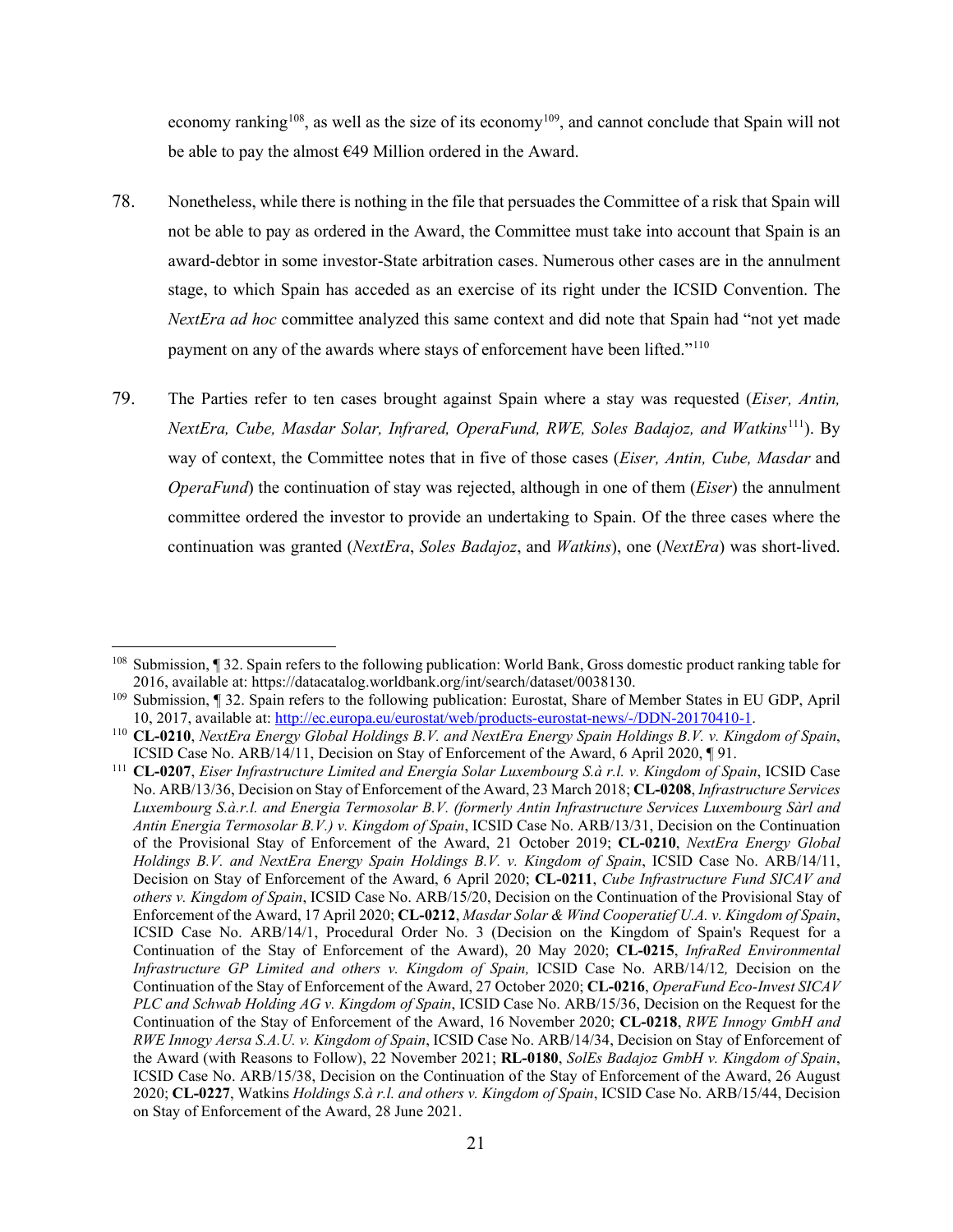Finally, in one case (*RWE*) the committee lifted the stay upon an undertaking from the investors, although the Committee cannot ascertain whether the undertaking was effectively submitted.

- 80. While the majority of those decisions have rejected the continuation of the stay, the Committee is not bound by these decisions. The system allows for a casuistic approach, as taken by other annulment committees within the exercise of their discretion.
- 81. However, the Committee cannot be oblivious to the fact that Spain is potentially a debtor in additional cases and, should the different awards be upheld, the Claimants could become the subject of a lengthy collection process. Indeed, the Claimants submit that the Committee should consider the fact that they are one of many award creditors and face the risk of being left behind in the queue as a circumstance requiring the termination of the stay.
- 82. In this regard, while a stay could delay the Claimants' ability to collect readily the monies owed by Spain, the Committee finds that it is not a circumstance against requiring a stay (such as the risk of non-payment). However, the Committee will take this into account as part of the context of its decision. In any case, it is not the role of *ad hoc* committees to secure award creditors their "spot in the queue".
- 83. The Claimants finally add that the accrual of interest in this case does not compensate for the loss that the Claimants will bear, since the cost of capital of solar energy projects is higher than the postaward interest ordered in the Award. The Committee is of the opinion that this argument is not suited for the annulment stage but for the consideration of the Tribunal in the underlying arbitration. The issue as to whether interest covers the loss of money in time for the Claimants is therefore moot, and the Committee must note that post-award interest is indeed meant to compensate awardcreditors for delay in recovery.
- 84. Given all of the above, Spain did not convince the Committee of a circumstance requiring the continuance of the stay. Bearing in mind the interests and risks of the Parties, and that Article 52(5) of the ICSID Convention calls for circumstances "requiring" a stay, as well as that there is no presumption in favour of continuing a stay, the Committee finds that, on balance, the stay should not be continued.
- 85. For that reason, the Committee does not deem it necessary to address the proposal (and petition) made by the Claimants to the effect that the stay be continued conditionally.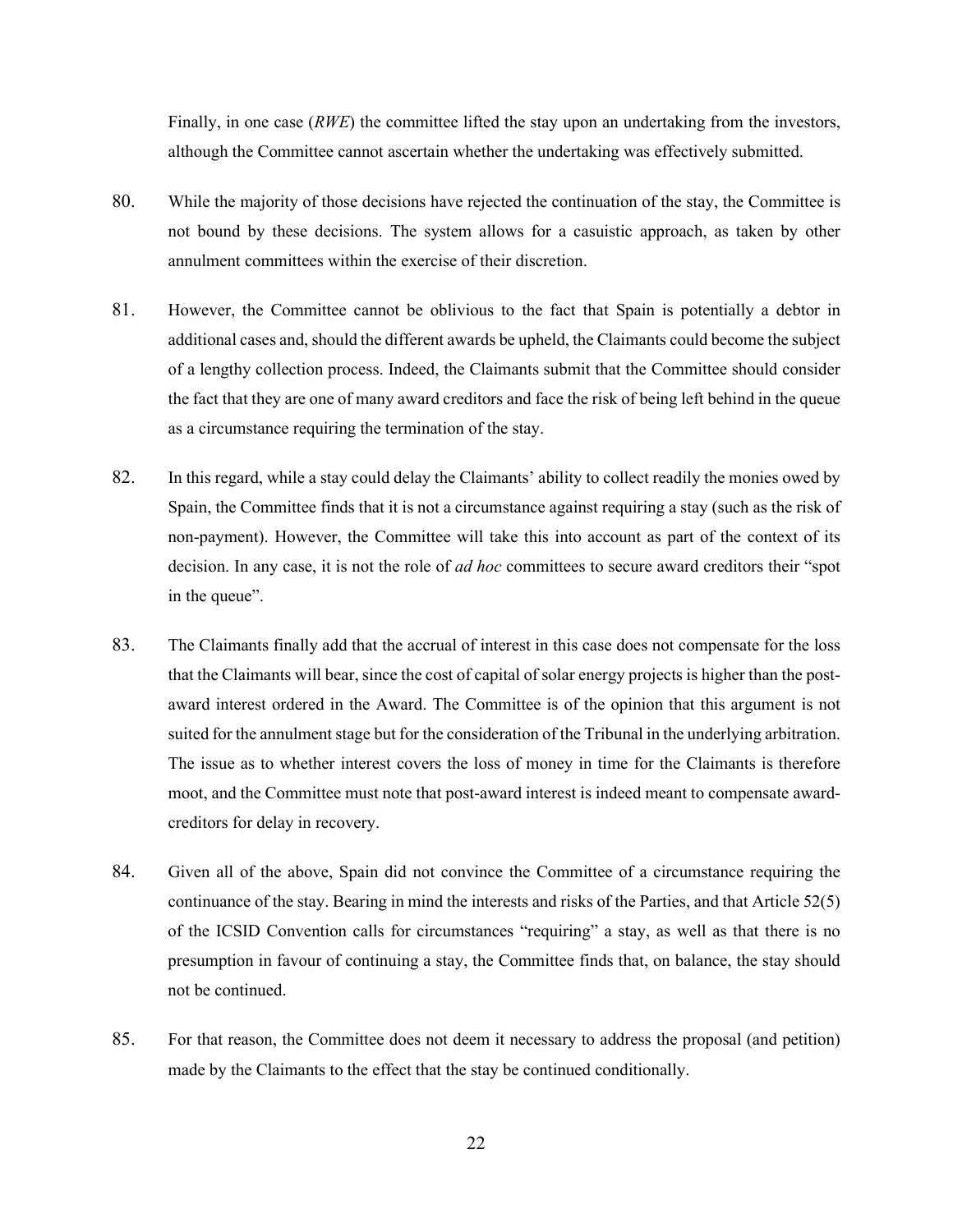# <span id="page-23-0"></span>**V. COSTS**

- 86. The Claimants request that the Committee order Spain to cover the costs incurred during this phase of the proceedings. Spain did not make any petition in this regard and did not comment the Claimants' request. Article 61(2) and Article 52(4) of the ICSID Convention and Rule 47(1), and Rule 53 of the ICSID Arbitration Rules grant the Committee discretion to allocate costs.
- 87. The Committee does not find it necessary to make a decision on costs at this stage of the proceedings and will rather make it when rendering its final decision in the annulment proceedings.

# <span id="page-23-1"></span>**VI. DECISIONS AND ORDERS**

- 88. For the reasons stated above, the Committee:
	- a. Dismisses the request by Spain for the continuance of the stay and admits the request by the Claimants for the lifting of the stay;
	- b. Orders the termination of the provisional stay upon notification of this decision;
	- c. Defers any decision on costs regarding the decision on stay until the final decision in the annulment proceedings;
	- d. Dismisses all other requests made by the Parties.